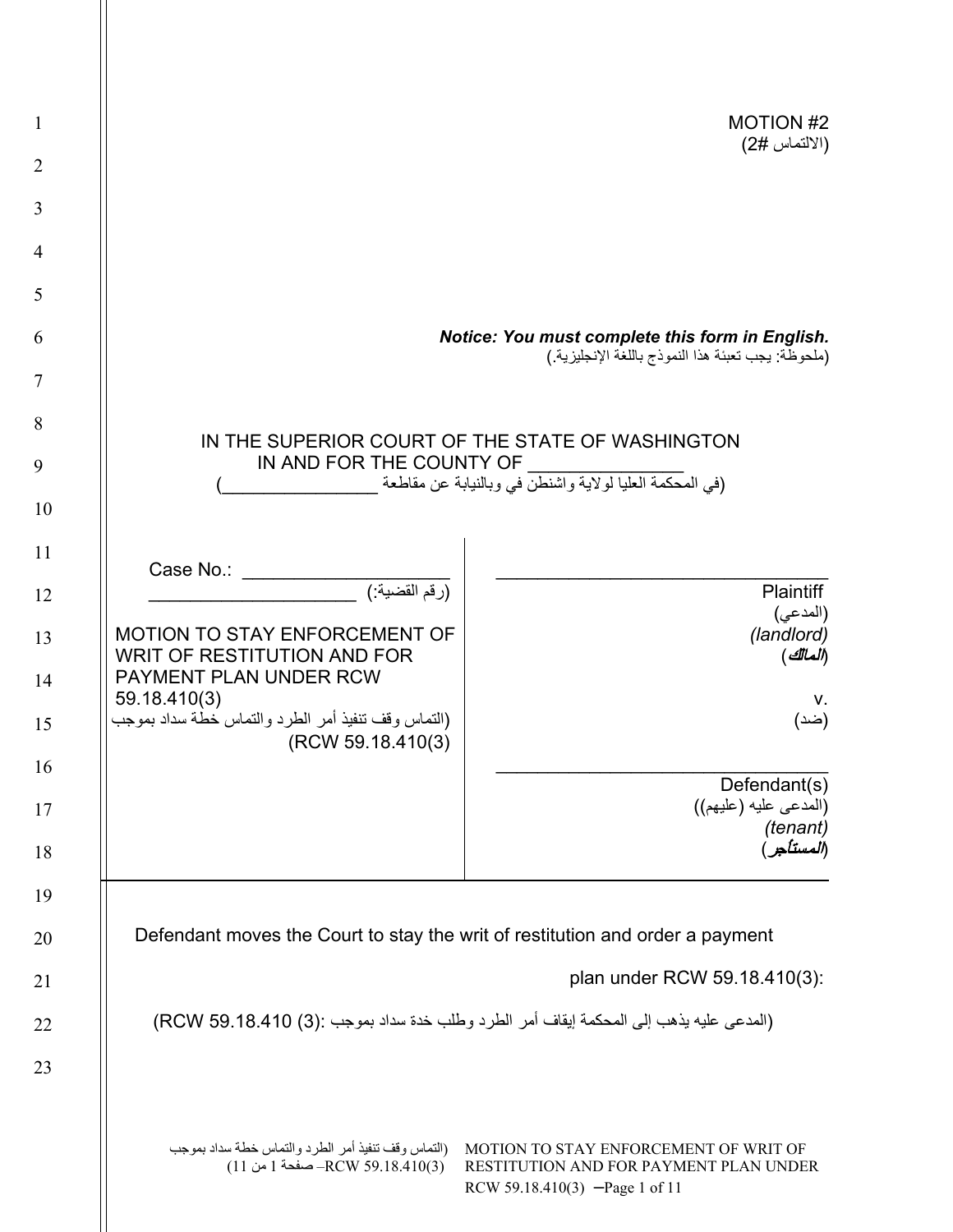| I. Relief Requested                                                                                                                                                                                                           |  |
|-------------------------------------------------------------------------------------------------------------------------------------------------------------------------------------------------------------------------------|--|
| ]. (التدبير الإنصافي المطلوب)                                                                                                                                                                                                 |  |
| I ask the Court to stay enforcement of the writ of restitution and allow me to                                                                                                                                                |  |
| continue living in my rental unit under the fair and just terms of the payment plan below                                                                                                                                     |  |
| because there is good cause based on the evidence below.                                                                                                                                                                      |  |
| (اطلب من المحكمة أن توقف أمر الطرد وأن تسمح لي بمواصلة العيش في وحدتي المستأجرة بموجب الشروط ال                                                                                                                               |  |
| عادلة والمنصفة الواردة في خطة السداد أدناه لأن هناك سبب وجيه قائم على الأدلة أدناه).                                                                                                                                          |  |
| I also want the Court to (check all that apply):                                                                                                                                                                              |  |
| (أريد أيضاً من المحكمة أن (ضع علامة على كل ما ينطبق):)                                                                                                                                                                        |  |
| Order a fair and just payment plan according to these terms:                                                                                                                                                                  |  |
| (تصدر خطة دفع عادلة ومنصفة وفقًا لهذه الشروط: )                                                                                                                                                                               |  |
| Payment of total amount _________________________________. Consisting of                                                                                                                                                      |  |
|                                                                                                                                                                                                                               |  |
|                                                                                                                                                                                                                               |  |
| (الإيجار المستحق)                                                                                                                                                                                                             |  |
| Court costs                                                                                                                                                                                                                   |  |
| (تكاليف المحكمة)                                                                                                                                                                                                              |  |
| Late fee<br><u> 1989 - Johann Barbara, martxa alemani</u> ar a                                                                                                                                                                |  |
|                                                                                                                                                                                                                               |  |
| Attorneys' fees                                                                                                                                                                                                               |  |
| (أتعاب المحاماة)                                                                                                                                                                                                              |  |
| Payment due under a deposit installment plan                                                                                                                                                                                  |  |
| (الدفعة المستحقة بموجب خطة تقسيط مبلغ التأمين)                                                                                                                                                                                |  |
|                                                                                                                                                                                                                               |  |
| (التماس وقف تنفيذ أمر الطرد والتماس خطة سداد بموجب<br>MOTION TO STAY ENFORCEMENT OF WRIT OF<br>$(11 \omega^2)$ حفحة 2 من 11) $-$ RCW 59.18.410<br>RESTITUTION AND FOR PAYMENT PLAN UNDER<br>RCW 59.18.410(3) $-$ Page 2 of 11 |  |
|                                                                                                                                                                                                                               |  |

 $\mathbb{I}$ 

2

3

4

5

6

7

8

9

10

11

12

13

14

15

16

17

18

19

20

21

22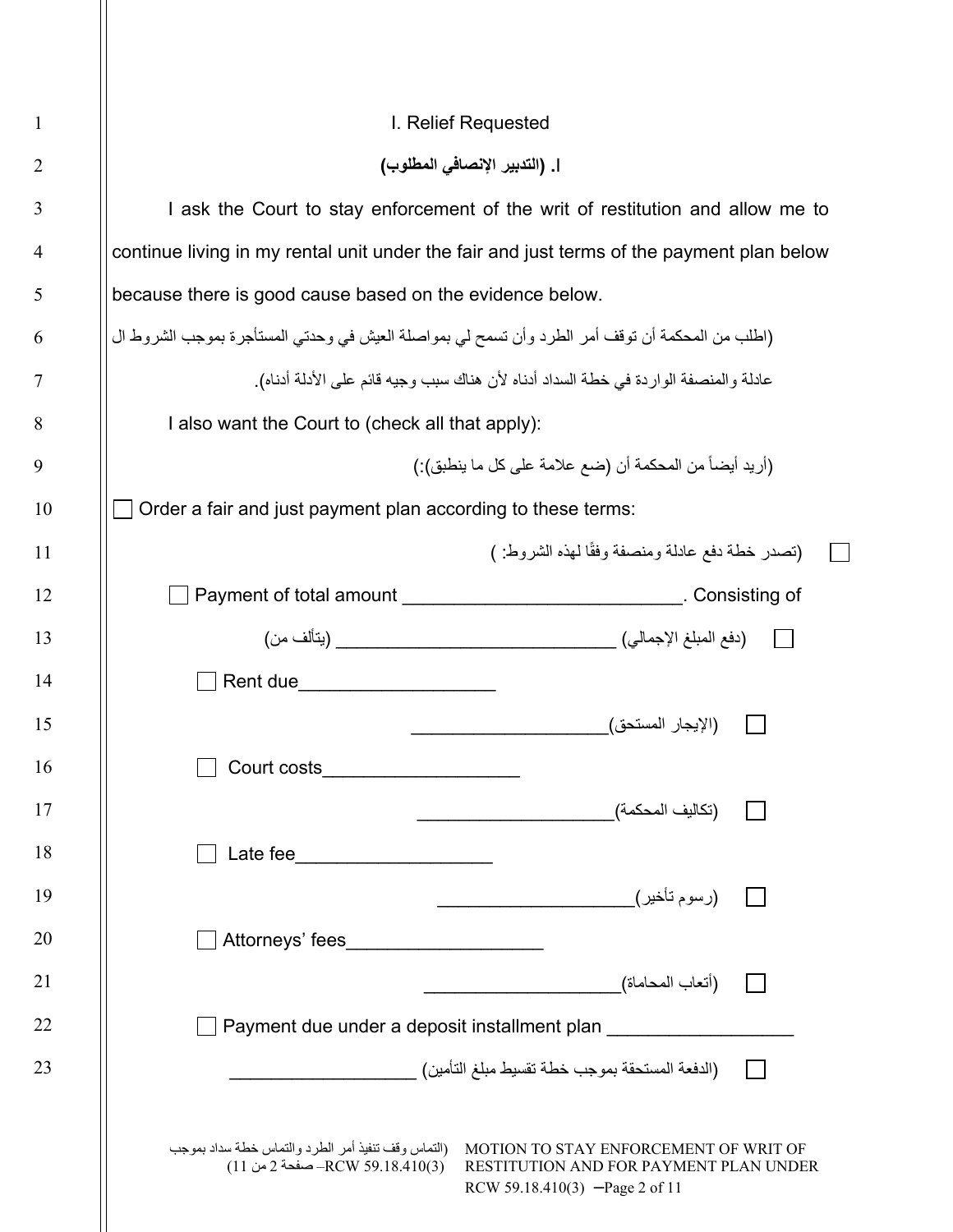|        | ◯ Payment of total by date_______________________________                              |                                                                                   |          |
|--------|----------------------------------------------------------------------------------------|-----------------------------------------------------------------------------------|----------|
|        |                                                                                        |                                                                                   |          |
|        | First payment of_____________due ___________________.                                  |                                                                                   |          |
|        |                                                                                        |                                                                                   |          |
|        |                                                                                        |                                                                                   |          |
|        |                                                                                        |                                                                                   |          |
|        | □ 3rd payment of ______________due ____________________                                |                                                                                   |          |
|        |                                                                                        |                                                                                   |          |
|        | ◯ 4th payment of____________ due ___________________                                   |                                                                                   |          |
|        |                                                                                        | (الدفعة الرابعة من____________________ المستحق)_________________________________. |          |
|        | Additional payments:                                                                   |                                                                                   |          |
|        |                                                                                        | (مدفوعات إضافية: )                                                                |          |
|        |                                                                                        |                                                                                   |          |
|        |                                                                                        |                                                                                   |          |
|        |                                                                                        |                                                                                   |          |
|        |                                                                                        |                                                                                   |          |
| AND/OR |                                                                                        |                                                                                   |          |
|        |                                                                                        |                                                                                   |          |
|        |                                                                                        |                                                                                   | (و /أو ) |
|        | Stay enforcement of the writ of restitution as necessary (under RCW                    |                                                                                   |          |
|        | 59.18.410(3)(c)(iv)) to afford me an equal opportunity to comply with the terms of the |                                                                                   |          |
|        |                                                                                        |                                                                                   |          |

2

3

4

5

6

7

8

9

10

11

12

13

14

15

16

17

18

19

20

21

22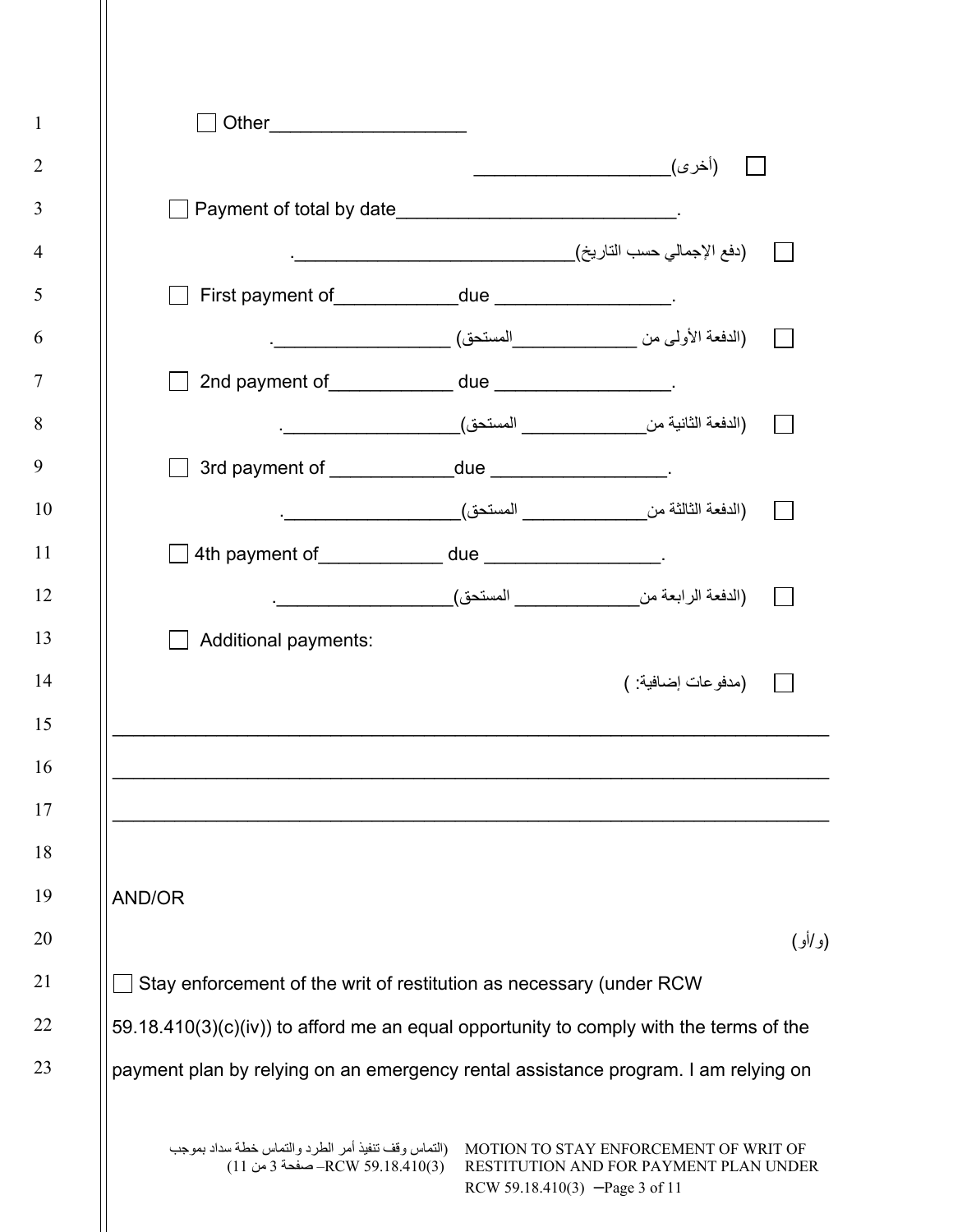an emergency rental assistance program provided by this government or nonprofit entity: (وقف تنفیذ أمر الطرد حسب الضرورة (بموجب iv)(c)(3(59.18.410 RCW ((لمنحني فرصة متساویة للامتثال لشروط خطة السداد بالاعتماد على برنامج المساعدة في الإیجار في حالات الطوارئ. أنا أعتمد على برنامج المساعدة في الإیجار في حالات الطوارئ الذي توفره ھذه الجھة الحكومیة أو الجھة غیر الربحیة:) \_\_\_\_\_\_\_\_\_\_\_\_\_\_\_\_\_\_\_\_\_\_\_\_\_\_\_\_\_\_\_\_\_\_\_\_\_\_\_\_\_\_\_\_\_\_\_\_\_\_\_\_\_\_\_\_\_\_\_\_\_\_ AND/OR (و/أو) Find that I am low-income, limited resourced, or experiencing hardship (under RCW 59.18.410(3)(e)(i)) and am eligible for disbursement through the Landlord Mitigation Program established under RCW 43.31.605(1)(c). (اكتشف أن دخلي منخفض أو محدود الموارد أو أعاني من مشقة (بموجب (i)(e)(3(59.18.410 RCW (وأنا مؤھل للصرف من خلال برنامج التخفیف على المالك بموجب .(c)(1(43.31.605 RCW( II. Declaration II**.) الإقرار)** *(Check the factors that apply and write a description)* (ً (ضع علامة على العوامل التي تنطبق واكتب وصفا  $\Box$  (i) Any non-payment or late payment of rent or failure to make a payment on a deposit installment plan was not willful or intentional because: (1) لم یكن عدم دفع الإیجار أو الدفع المتأخر للإیجار أو دفع دفعة بموجب خطة تقسیط مبلغ التأمین عن قصد أو عمد  $\Box$ لأن:)

> MOTION TO STAY ENFORCEMENT OF WRIT OF (التماس وقف تنفیذ أمر الطرد والتماس خطة سداد بموجب RESTITUTION AND FOR PAYMENT PLAN UNDER RCW 59.18.410(3) –Page 4 of 11 (3)59.18.410 RCW –صفحة 4 من 11)

23

1

2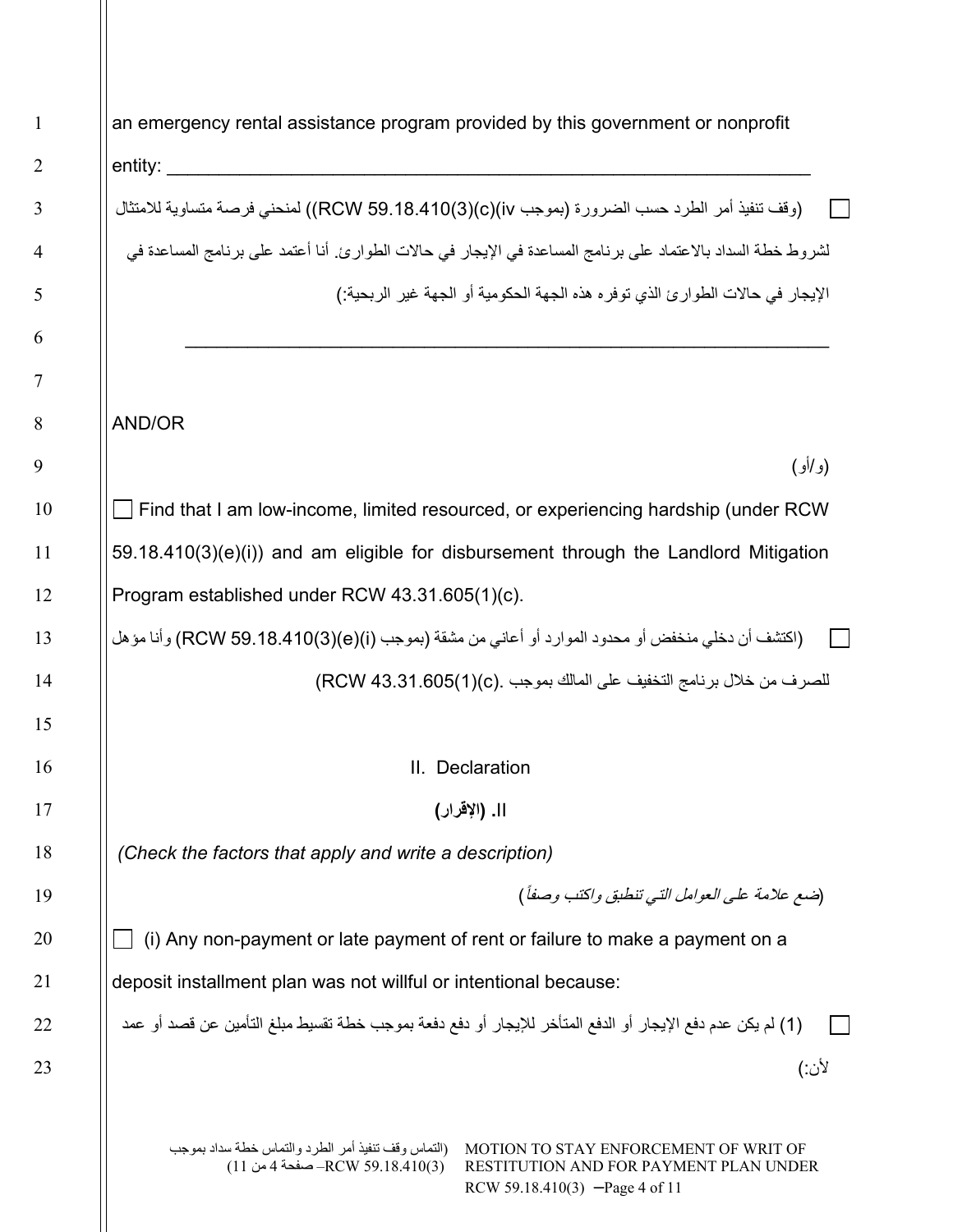| deposit installment plan was caused by exigent circumstances outside my control and<br>not likely to recur, specifically:<br>(2) (كان عدم دفع الإيجار أو الدفع المتأخر للإيجار أو دفع دفعة بموجب خطة تقسيط مبلغ التأمين بسبب الظروف<br>الاضطرارية الخارجة عن سيطرتي والتي ليس من المحتمل تكراراها، وخصوصا: )<br>$\Box$ (iii) I am currently able to pay timely according to the payment plan because:<br>(3) (بمكنني حالياً الدفع في الوقت المناسب وفقا لخطة السداد للأسباب التالية: )<br>$\Box$ (iv) I had a positive and timely payment history up until recently, specifically:<br>(4) (كان لدي سجل دفع إيجابي وفي الوقت المناسب حتى وقت قريب، وتحديداً: ) |  |
|---------------------------------------------------------------------------------------------------------------------------------------------------------------------------------------------------------------------------------------------------------------------------------------------------------------------------------------------------------------------------------------------------------------------------------------------------------------------------------------------------------------------------------------------------------------------------------------------------------------------------------------------------------------|--|
|                                                                                                                                                                                                                                                                                                                                                                                                                                                                                                                                                                                                                                                               |  |
|                                                                                                                                                                                                                                                                                                                                                                                                                                                                                                                                                                                                                                                               |  |
|                                                                                                                                                                                                                                                                                                                                                                                                                                                                                                                                                                                                                                                               |  |
|                                                                                                                                                                                                                                                                                                                                                                                                                                                                                                                                                                                                                                                               |  |
|                                                                                                                                                                                                                                                                                                                                                                                                                                                                                                                                                                                                                                                               |  |
|                                                                                                                                                                                                                                                                                                                                                                                                                                                                                                                                                                                                                                                               |  |
|                                                                                                                                                                                                                                                                                                                                                                                                                                                                                                                                                                                                                                                               |  |
|                                                                                                                                                                                                                                                                                                                                                                                                                                                                                                                                                                                                                                                               |  |
|                                                                                                                                                                                                                                                                                                                                                                                                                                                                                                                                                                                                                                                               |  |
|                                                                                                                                                                                                                                                                                                                                                                                                                                                                                                                                                                                                                                                               |  |
|                                                                                                                                                                                                                                                                                                                                                                                                                                                                                                                                                                                                                                                               |  |
| $\Box$ (v) I am in substantial compliance with my rental agreement, specifically:                                                                                                                                                                                                                                                                                                                                                                                                                                                                                                                                                                             |  |

 $\parallel$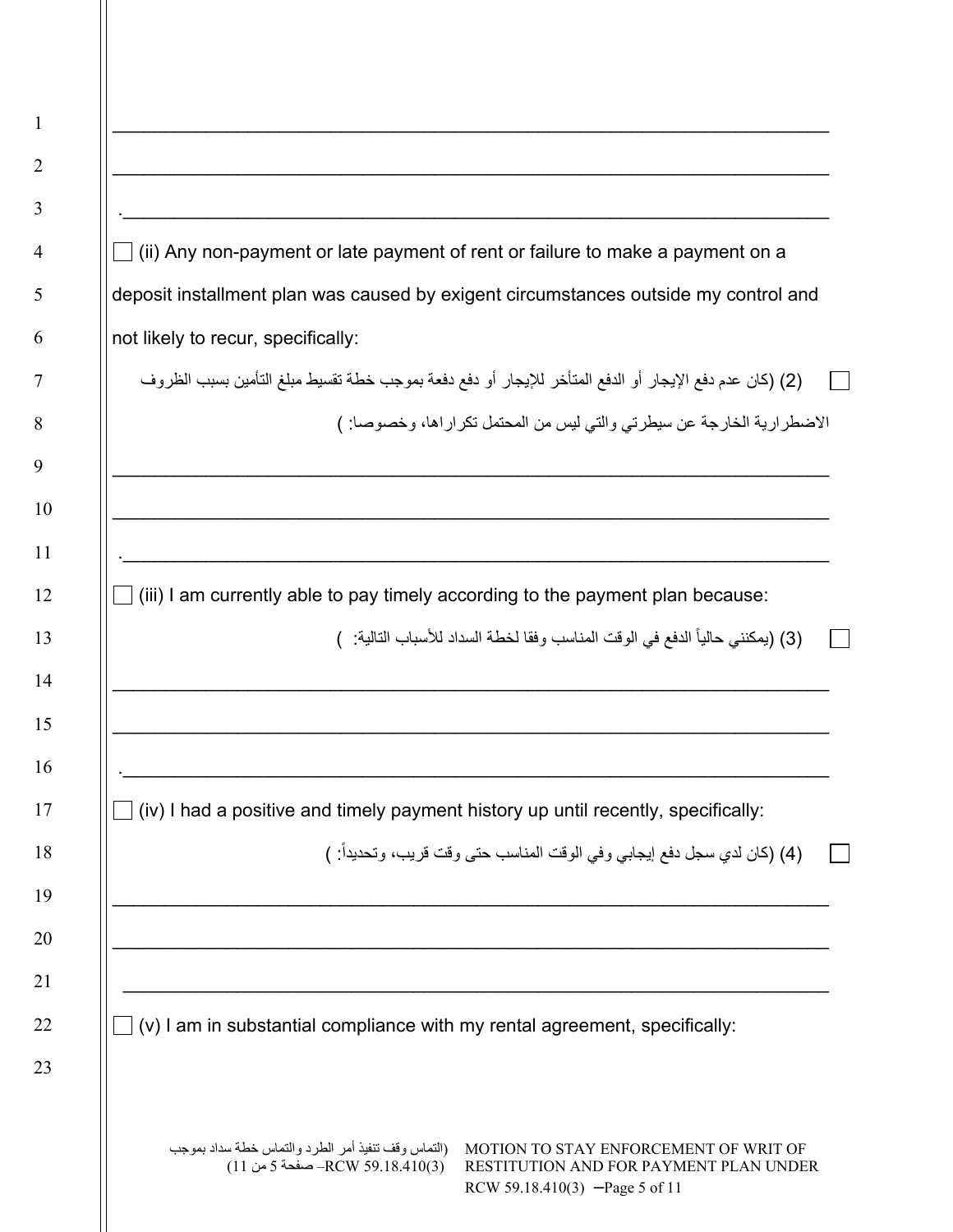|                                                                | (5) (أنا ممتثل إلى حد كبير  لاتفاقية الإيجار ، وتحديداً:  )                                                                         |
|----------------------------------------------------------------|-------------------------------------------------------------------------------------------------------------------------------------|
|                                                                |                                                                                                                                     |
| $\Box$ (vi) An eviction would cause me great hardship because: |                                                                                                                                     |
|                                                                | (6) (قد يسبب لي الطرد مشقة كبيرة لأن : )                                                                                            |
|                                                                |                                                                                                                                     |
|                                                                | $\Box$ (vii) I have shown good conduct related to other notices served within the last 6                                            |
| months, specifically:                                          |                                                                                                                                     |
|                                                                | (7) (لقد أظهرت سلوكاً جيداً يتعلَّق بالإشعارات الأخرى المرسلة خلال الأشهر الستة الماضية، وتحديداً: )                                |
|                                                                |                                                                                                                                     |
|                                                                | $\Box$ I am currently low-income, limited-resourced or experiencing hardship. Specifically:                                         |
|                                                                |                                                                                                                                     |
|                                                                | (أنا حالياً من ذوي الدخل المحدود أو الموارد المحدودة أو أعاني من مشقة. تحديداً:)                                                    |
|                                                                | .                                                                                                                                   |
|                                                                | <u> 1989 - Johann Barbara, martxa alemaniar a</u><br>$\Box$ I am relying on an emergency rental assistance program provided by this |
|                                                                |                                                                                                                                     |
|                                                                | MOTION TO STAY ENFORCEMENT OF WRIT OF      (التماس وقف تنفيذ أمر الطرد والتماس خطة سداد بموجب                                       |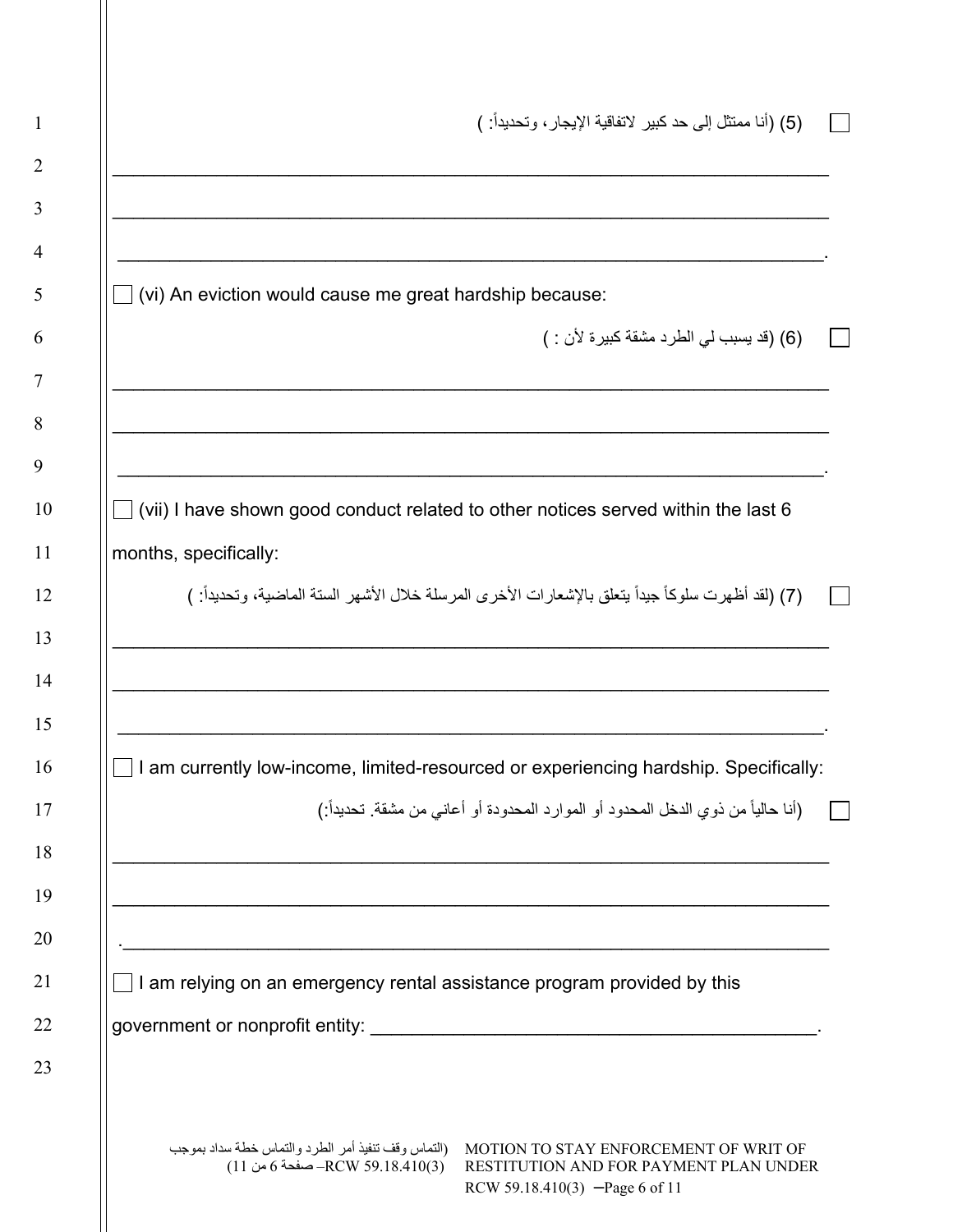| (أنا أعتمد على برنامج المساعدة في الإيجار في حالات الطوارئ الذي توفره هذه الجهة الحكومية أو الجهة غير           |                                      |                                                                                                                                                                                                                                |
|-----------------------------------------------------------------------------------------------------------------|--------------------------------------|--------------------------------------------------------------------------------------------------------------------------------------------------------------------------------------------------------------------------------|
|                                                                                                                 |                                      | الربحية: )                                                                                                                                                                                                                     |
| I have attached an offer of proof of the emergency rental assistance from the                                   |                                      |                                                                                                                                                                                                                                |
| government or nonprofit entity. (See attached document.)                                                        |                                      |                                                                                                                                                                                                                                |
| (لقد أرفقت عرضاً لإثبات مساعدة الإيجار في حالات الطوارئ من الحكومة أو الكيان غير الربحي. (انظر المستند          |                                      |                                                                                                                                                                                                                                |
|                                                                                                                 |                                      | المرفق ))                                                                                                                                                                                                                      |
| I declare under penalty of perjury of the laws of the state of Washington that the                              |                                      |                                                                                                                                                                                                                                |
| forgoing is true and correct.                                                                                   |                                      |                                                                                                                                                                                                                                |
| (أقر، مع تحملي لعقوبة الحنث باليمين وفقاً لقوانين ولاية واشنطن، أن ما ذكر أعلاه حقيقي وصحيح )                   |                                      |                                                                                                                                                                                                                                |
|                                                                                                                 |                                      |                                                                                                                                                                                                                                |
| Signed at (city and state): Manual Community of Signed at (city and state):                                     |                                      | Date: the contract of the contract of the contract of the contract of the contract of the contract of the contract of the contract of the contract of the contract of the contract of the contract of the contract of the cont |
|                                                                                                                 |                                      |                                                                                                                                                                                                                                |
| Defendant signs here<br>(الاسم مطبوعاً)                                                                         | Print name                           | (يوقع المدعى عليه هنا )                                                                                                                                                                                                        |
|                                                                                                                 | III. Evidence Relied Upon            |                                                                                                                                                                                                                                |
|                                                                                                                 | ]]]. (الأدلة التي تم الاعتماد عليها) |                                                                                                                                                                                                                                |
| This motion is based on Defendant's declaration above and the filings and pleadings in                          |                                      |                                                                                                                                                                                                                                |
| this case, including documents attached to this motion.                                                         |                                      |                                                                                                                                                                                                                                |
|                                                                                                                 |                                      |                                                                                                                                                                                                                                |
| (يستند هذا الالتماس إلى إقرار المدعى عليه أعلاه والملفات والمرافعات المقدمة فى هذه القضية، بما فى ذلك المستندات |                                      |                                                                                                                                                                                                                                |
|                                                                                                                 |                                      | المرفقة بهذا الالتماس).                                                                                                                                                                                                        |
|                                                                                                                 |                                      |                                                                                                                                                                                                                                |

2

3

4

5

6

7

8

9

10

11

12

13

14

15

16

17

18

19

20

21

22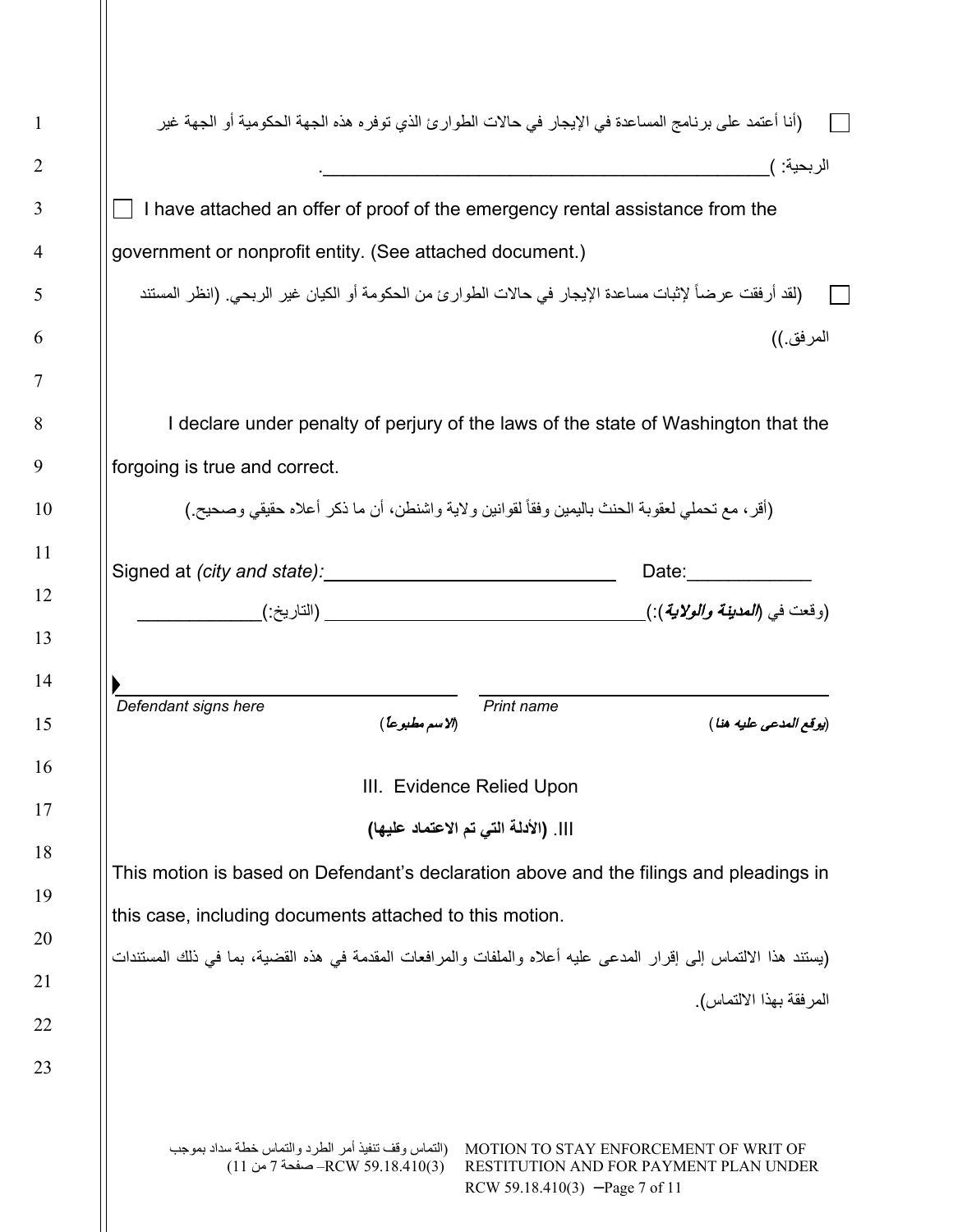## IV. Argument

## IV**.) الحجج)**

## A. A tenant may move to stay the writ of restitution under RCW 59.18.410(3) at the show cause hearing or trial or at any time before execution of the writ.

## A.) یجوز للمستأجر أن یذھب إلى المحكمة لوقف أمر الطرد بموجب 3)59.18.410 RCW (في جلسة أو محاكمة بیان السبب أو في أي وقت قبل تنفیذ الأمر.)

Under RCW 59.18.410(3)(a), "the court, at the time of the show cause hearing or trial, or upon subsequent motion of the tenant but before the execution of the writ of restitution, may stay the writ of restitution upon good cause and on such terms that the court deems fair and just for both parties."

(بموجب (a)(3(59.18.410 RCW،" یجوز للمحكمة، في جلسة أو محاكمة بیان السبب، أو بناء على التماس لاحق من المستأجر ولكن قبل تنفیذ أمر الطرد، أن توقف أمر الطرد لسبب وجیھ وبتلك الشروط التي تعتبرھا المحكمة عادلة ومنصفة لكلا الطرفین.")

Under RCW 59.18.410(3)(a), "the court shall consider evidence of the following factors" in making this decision: the tenant's willful or intentional default or intentional failure to pay rent; whether non-payment of the rent was caused by exigent circumstances that were beyond the tenant's control and that are not likely to recur; the tenant's ability to timely pay the judgment; the tenant's payment history; whether the tenant is otherwise in substantial compliance with the rental agreement; hardship on the tenant if evicted; and conduct related to other notices served within the last six months. (بموجب (a)(3(59.18.410 RCW،" یجب على المحكمة أن تنظر في أدلة العوامل التالیة" عند اتخاذ ھذا القرار: التقصیر المتعمد أو المقصود أو الفشل المتعمد من قبل المستأجر في دفع الإیجار؛ سواء كان عدم دفع الإیجار بسبب ظروف ملحة خارجة عن سیطرة المستأجر وكان من غیر المحتمل أن تتكرر؛ قدرة المستأجر على دفع المبلغ الصادر بحكم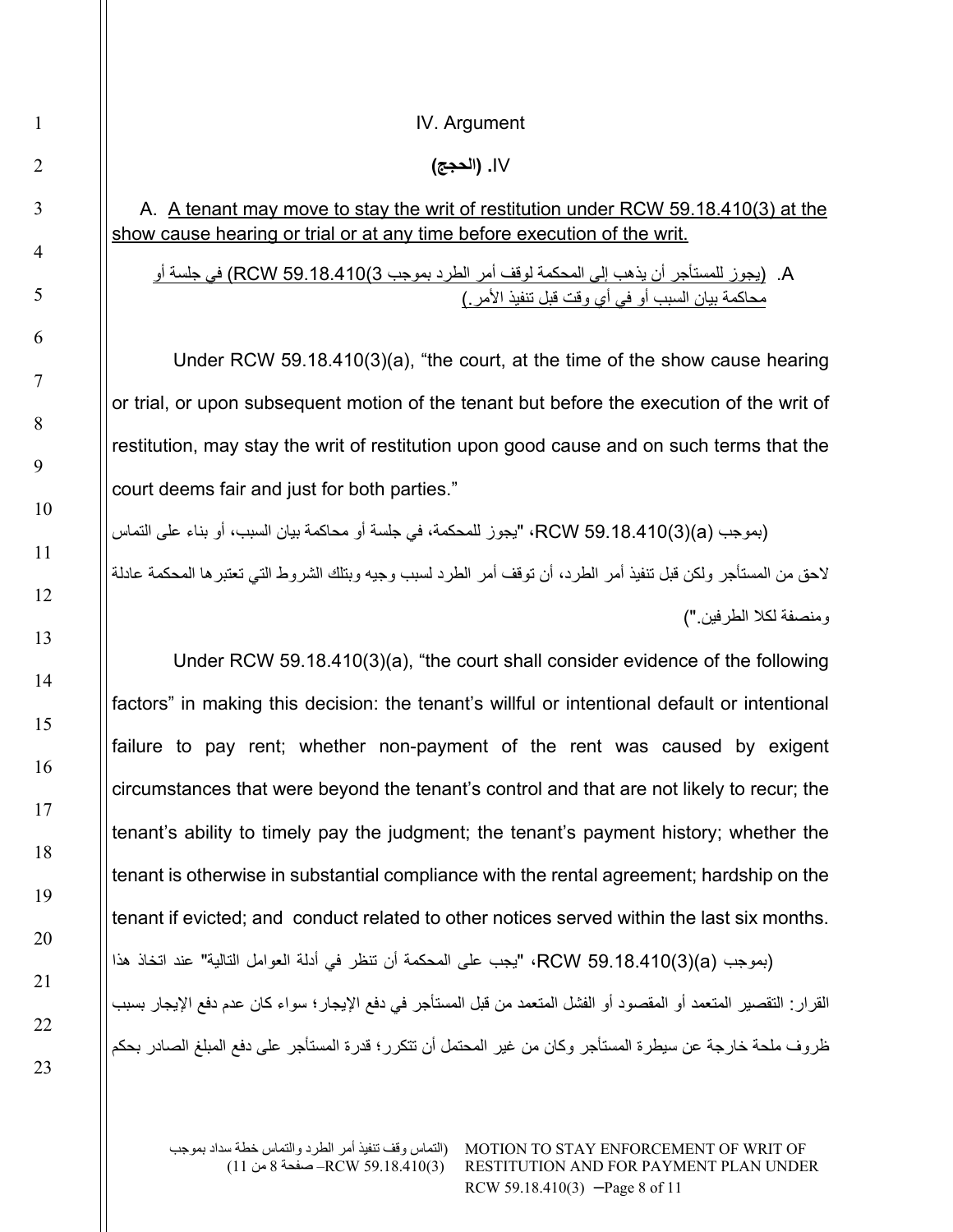المحكمة في الوقت المناسب؛ تاریخ دفع المستأجر؛ ما إذا كان المستأجر في حالة امتثال كبیر لعقد الإیجار؛ المشقة على المستأجر إذا تم طرده، والسلوك المتعلق بالإشعارات الأخرى المقدمة خلال الأشھر الستة الماضیة.)

Under RCW 59.18.410(3)(c)(iv), the court shall stay the writ as necessary to afford a tenant an equal opportunity to comply with the terms of a payment plan if a tenant is relying on an emergency rental program provided by a government or nonprofit entity and provides an offer of proof.

(بموجب (iv)(c)(3(59.18.410 RCW، ستوقف المحكمة الأمر بقدر الضرورة لمنح المستأجر فرصة متساویة للامتثال لشروط خطة السداد إذا كان المستأجر یعتمد على برنامج المساعدة في الإیجار في حالات الطوارئ المقدم من جھة حكومیة أو جھة غیر ربحیة ویقدم عرض إثبات. )

Under recently amended RCW 59.18.283, a tenant may move to stay a writ of execution if a tenant defaulted in payment owed under a deposit installment plan. RCW 59.18.283 now includes the provision that "When, at the commencement of the tenancy, the landlord has provided an installment payment plan for nonrefundable fees or deposits for the security of the tenant's obligations and the tenant defaults in payment, the landlord may treat the default in payment as rent owing. Any rights the tenant and landlord have under this chapter with respect to rent owing equally apply under this subsection." RCW (3) 59.18.283.

> (بموجب RCW 59.18.283 المعدل مؤخراً، يجوز للمستأجر الذهاب إلى المحكمة لوقف أمر التنفیذ إذا تخلف المستأجر عن السداد بموجب خطة تقسیط مبلغ التأمین. یشمل 59.18.283 RCW الآن النص على أنھ "عند تقدیم المالك، في بدایة عقد الإیجار، خطة دفع بالتقسیط للرسوم غیر القابلة للاسترداد أو مبلغ التأمین لضمان التزامات المستأجر، وتخلف المستأجر عن الدفع، یجوز للمالك التعامل مع التخلف عن الدفع على أنھ إیجار مستحق. تطبق أي حقوق تكون للمستأجر والمالك بموجب ھذا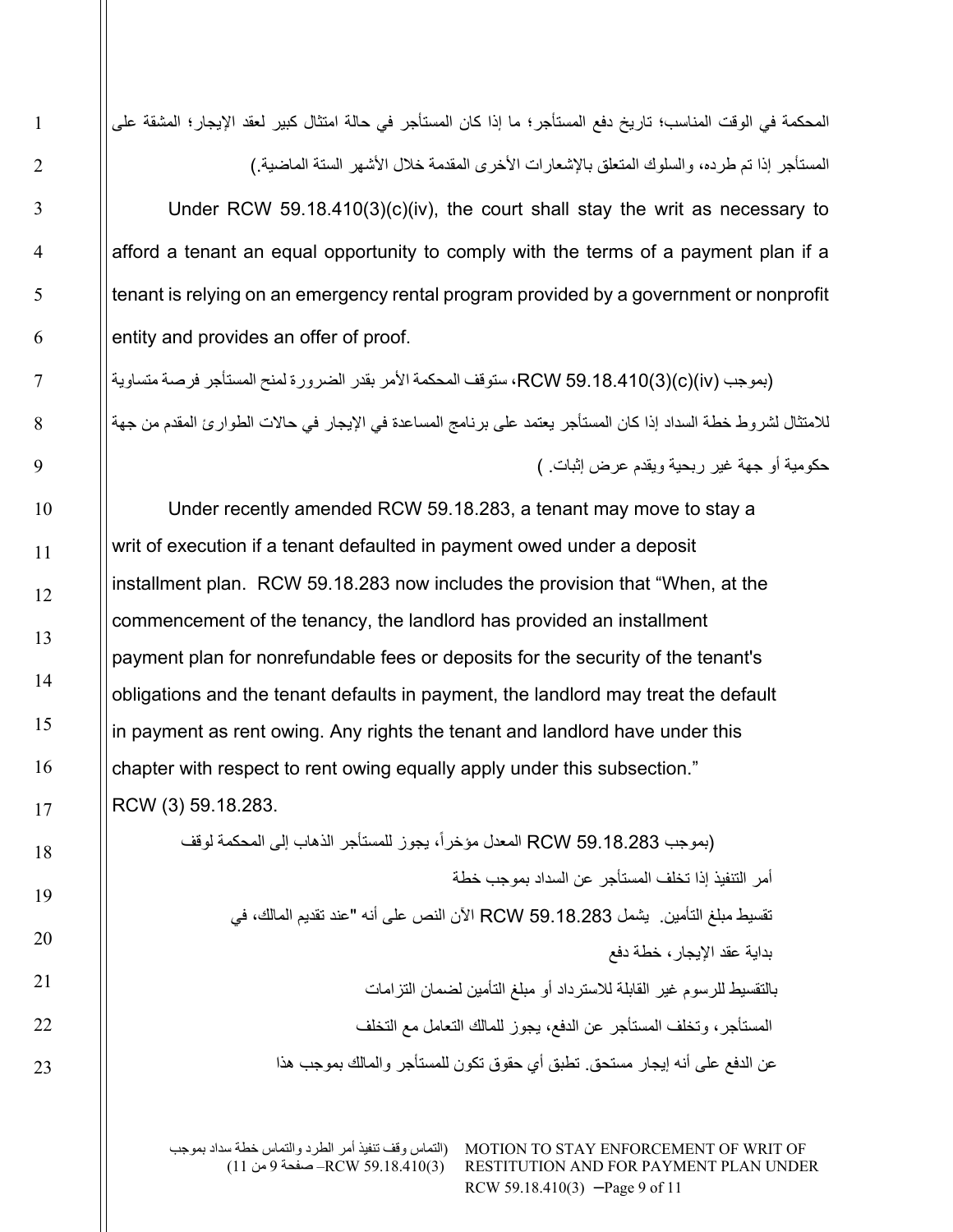الفصل فیما یتعلق بالإیجار المستحق بالتساوي بموجب ھذا البند". (RCW (3) 59.18.283

Under RCW 59.18.410(3)(e)(i), the court shall issue a finding as to whether the tenant is low-income, limited resourced, or experiencing hardship to determine if the parties may be eligible for disbursement through the landlord mitigation program account established within RCW 43.31.605(1)(c).

(بموجب RCW 59.18.410(3)(e)(i)، تصدر المحكمة قراراً بشأن ما إذا كان المستأجر منخفض الدخل أو محدود الموارد أو یعاني من مشقة لتحدید ما إذا كان الطرفان مؤھلین للصرف من خلال حساب برنامج التخفیف على المالك الذي تم إنشاؤه داخل (c)(1(43.31.605 RCW.(

A recently added provision to RCW 43.31.605, provides that unpaid judgments resulting from the tenant's failure to comply with an installmentpayment agreement are also eligible for reimbursement from the landlord mitigation program. See RCW 43.31.605 (1)(c).

> (ينص حكم تمت إضافته مؤخراً إلى RCW 43.31.605 على أن الأحكام غير المسدد قيمتها الناتجة عن عدم التزام المستأجر باتفاقية الدفع بالتقسيط مؤهلة أيضاً للسداد من برنامج التخفيف على المالك. انظر (.RCW 43.31.605 (1)(c)

> > V. Conclusion

V.**) الخاتمة)**

For the reasons stated in this Motion, Defendant seeks an Order staying enforcement of the writ, restoring tenancy, and ordering a payment plan according to the terms above.

(للأسباب المذكورة في ھذا الالتماس، یسعى المدعى علیھ إلى الحصول على أمر بوقف تنفیذ أمر الطرد، والعودة إلى العقار المؤجر، وطلب خطة سداد وفقًا للشروط أعلاه)<sub>.</sub>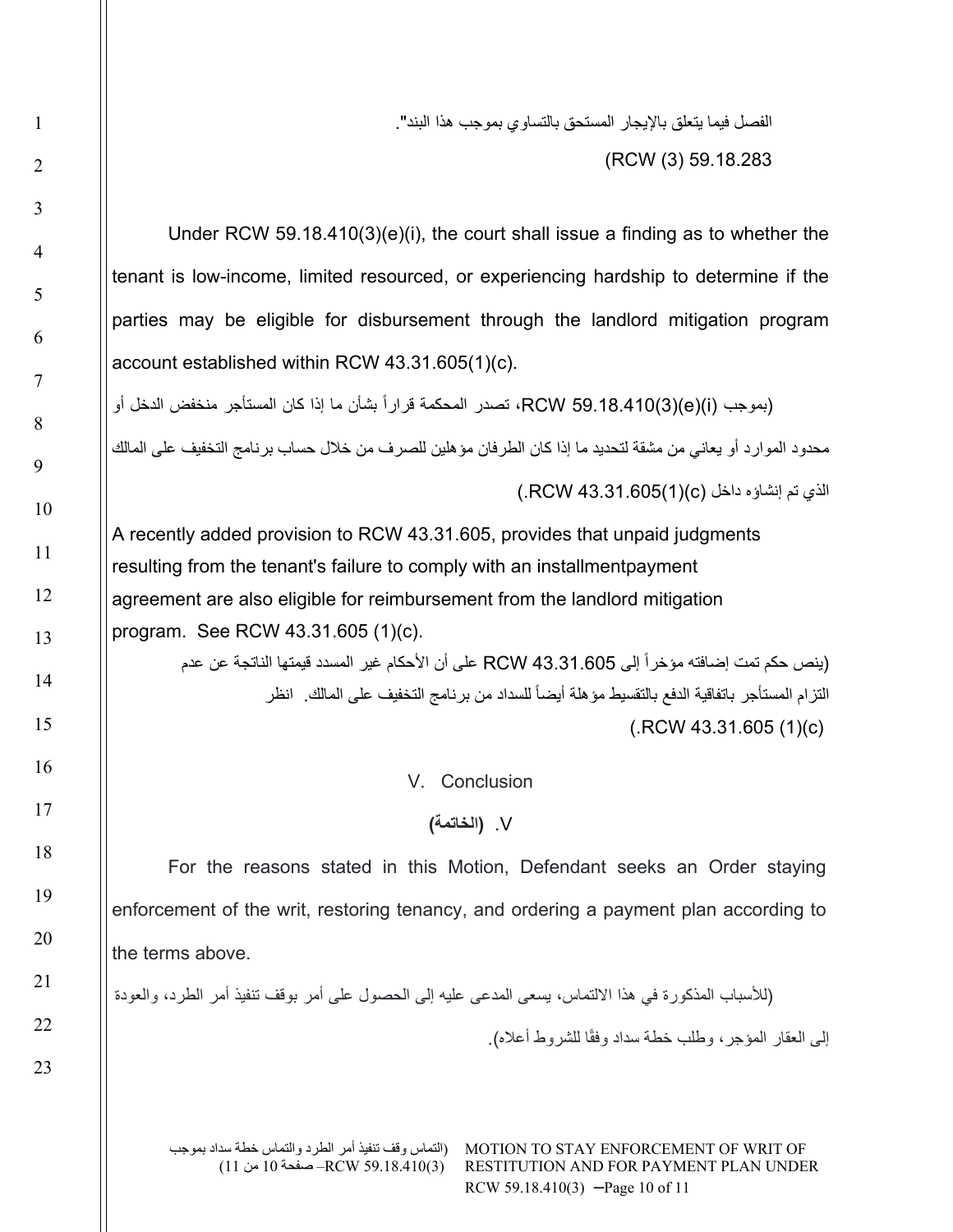|                      |                                                                                          |                 |                                 | Date: _______________                                                           |
|----------------------|------------------------------------------------------------------------------------------|-----------------|---------------------------------|---------------------------------------------------------------------------------|
|                      |                                                                                          |                 |                                 |                                                                                 |
|                      |                                                                                          |                 |                                 |                                                                                 |
| Defendant signs here |                                                                                          | (الاسم مطبوعاً) | Print name                      | (يوقع المدعى عليه هنا)                                                          |
|                      |                                                                                          |                 |                                 |                                                                                 |
|                      |                                                                                          |                 |                                 |                                                                                 |
|                      |                                                                                          |                 |                                 |                                                                                 |
|                      |                                                                                          |                 |                                 |                                                                                 |
|                      |                                                                                          |                 |                                 |                                                                                 |
|                      |                                                                                          |                 |                                 |                                                                                 |
|                      |                                                                                          |                 |                                 |                                                                                 |
|                      |                                                                                          |                 |                                 |                                                                                 |
|                      |                                                                                          |                 |                                 |                                                                                 |
|                      |                                                                                          |                 |                                 |                                                                                 |
|                      |                                                                                          |                 |                                 |                                                                                 |
|                      |                                                                                          |                 |                                 |                                                                                 |
|                      |                                                                                          |                 |                                 |                                                                                 |
|                      |                                                                                          |                 |                                 |                                                                                 |
|                      |                                                                                          |                 |                                 |                                                                                 |
|                      |                                                                                          |                 |                                 |                                                                                 |
|                      |                                                                                          |                 |                                 |                                                                                 |
|                      |                                                                                          |                 |                                 |                                                                                 |
|                      |                                                                                          |                 |                                 |                                                                                 |
|                      | (التماس وقف تنفيذ أمر الطرد والتماس خطة سداد بموجب)<br>RCW 59.18.410(3) – صفحة 11 من 11) |                 | RCW 59.18.410(3) -Page 11 of 11 | MOTION TO STAY ENFORCEMENT OF WRIT OF<br>RESTITUTION AND FOR PAYMENT PLAN UNDER |

 $\mathbb{I}$ 

 $\blacksquare$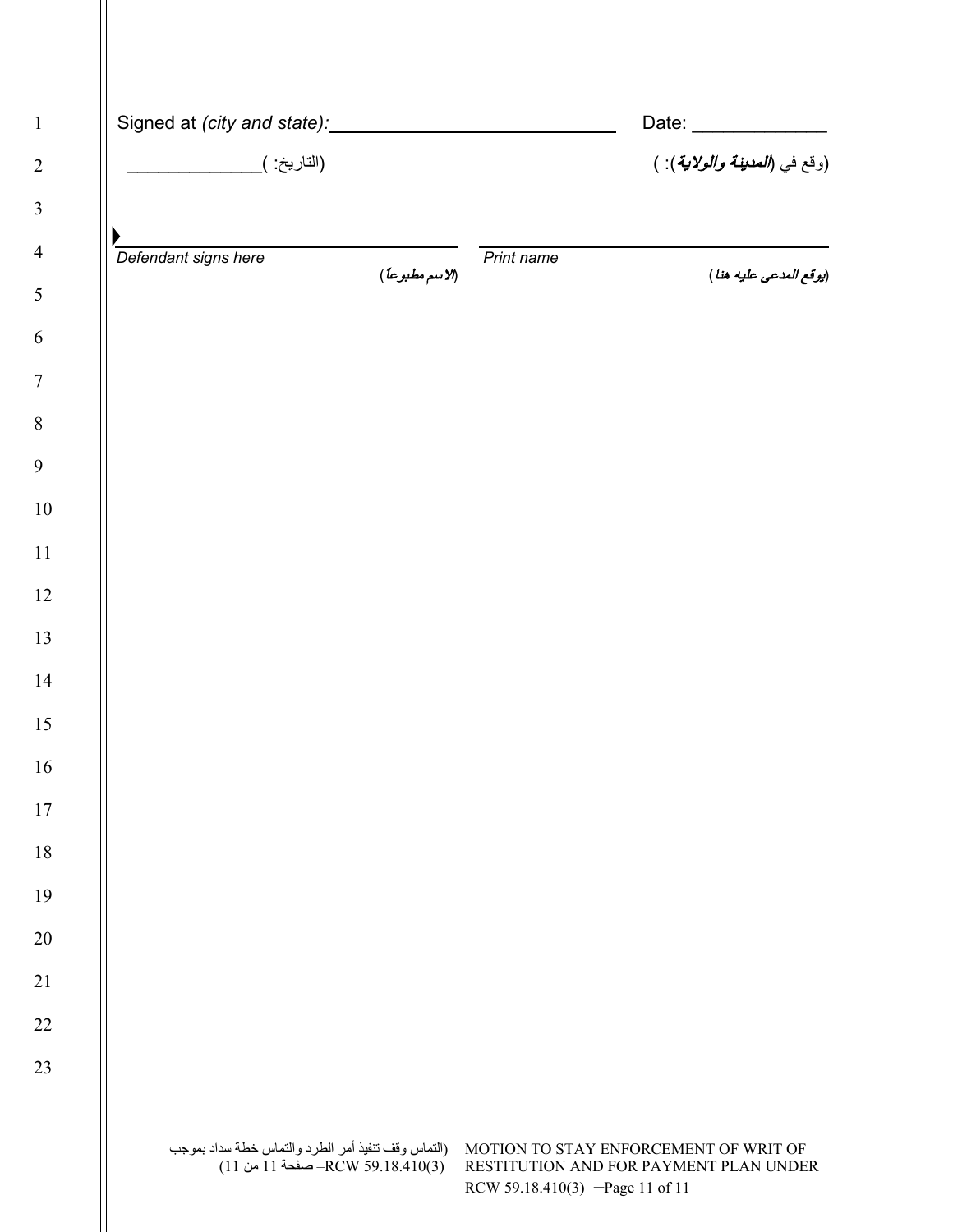| $\mathbf{1}$   | ORDER #2 [Use this form if you asked for a plan to pay off the amount you owe within<br>90 days of the writ]    |                                                                                    |  |  |
|----------------|-----------------------------------------------------------------------------------------------------------------|------------------------------------------------------------------------------------|--|--|
| $\overline{2}$ | (الأمر #2 [استخدم هذا النموذج إذا طلبت خطة سداد المبلغ الذي تدين به في غضون 90 يرماً من صدور الأمر]،            |                                                                                    |  |  |
| 3              |                                                                                                                 |                                                                                    |  |  |
| $\overline{4}$ |                                                                                                                 |                                                                                    |  |  |
| 5              |                                                                                                                 |                                                                                    |  |  |
| 6              |                                                                                                                 |                                                                                    |  |  |
| 7              |                                                                                                                 |                                                                                    |  |  |
| 8              | IN AND FOR THE COUNTY OF                                                                                        | IN THE SUPERIOR COURT OF THE STATE OF WASHINGTON                                   |  |  |
| 9              |                                                                                                                 | (في المحكمة العليا لولاية واشنطن في وبالنيابة عن مقاطعة                            |  |  |
| 10             | Case No.:                                                                                                       |                                                                                    |  |  |
| 11             | (رقم القضية: )                                                                                                  | <b>Plaintiff</b>                                                                   |  |  |
| 12             | [PROPOSED] ORDER STAYING<br><b>ENFORCEMENT OF WRIT OF</b>                                                       | (المدعى)<br>(landlord)<br>(المالك)                                                 |  |  |
| 13             | <b>RESTITUTION AND ESTABLISHING</b>                                                                             |                                                                                    |  |  |
| 14             | PAYMENT PLAN UNDER 59.18.410(3)<br>FOR CONTINUATION OF TENANCY<br>[مقترح] طلب وقف تنفيذ أمر الطرد ووضع خطة سداد | v.<br>(ضد)                                                                         |  |  |
| 15             | بموجب 18.410.59(3) لمواصلة عقد الإيجار                                                                          |                                                                                    |  |  |
| 16             |                                                                                                                 | Defendant(s)<br>(المدعى عليه (عليهم))<br>(tenant)                                  |  |  |
| 17             |                                                                                                                 |                                                                                    |  |  |
| 18             |                                                                                                                 |                                                                                    |  |  |
| 19             | has moved this Court for an                                                                                     |                                                                                    |  |  |
| 20             | order under RCW 59.18.402(3) staying a writ of restitution upon a showing of good                               |                                                                                    |  |  |
| 21             | cause and on such terms that this court deems fair and just for both parties.                                   |                                                                                    |  |  |
| 22             |                                                                                                                 |                                                                                    |  |  |
| 23             |                                                                                                                 |                                                                                    |  |  |
|                |                                                                                                                 | RESTITUTION AND FOR PAYMENT PLAN UNDER<br>TENANCY UNDER 59.18.410(3) – Page 1 of 5 |  |  |

3

4

6

7

 $\parallel$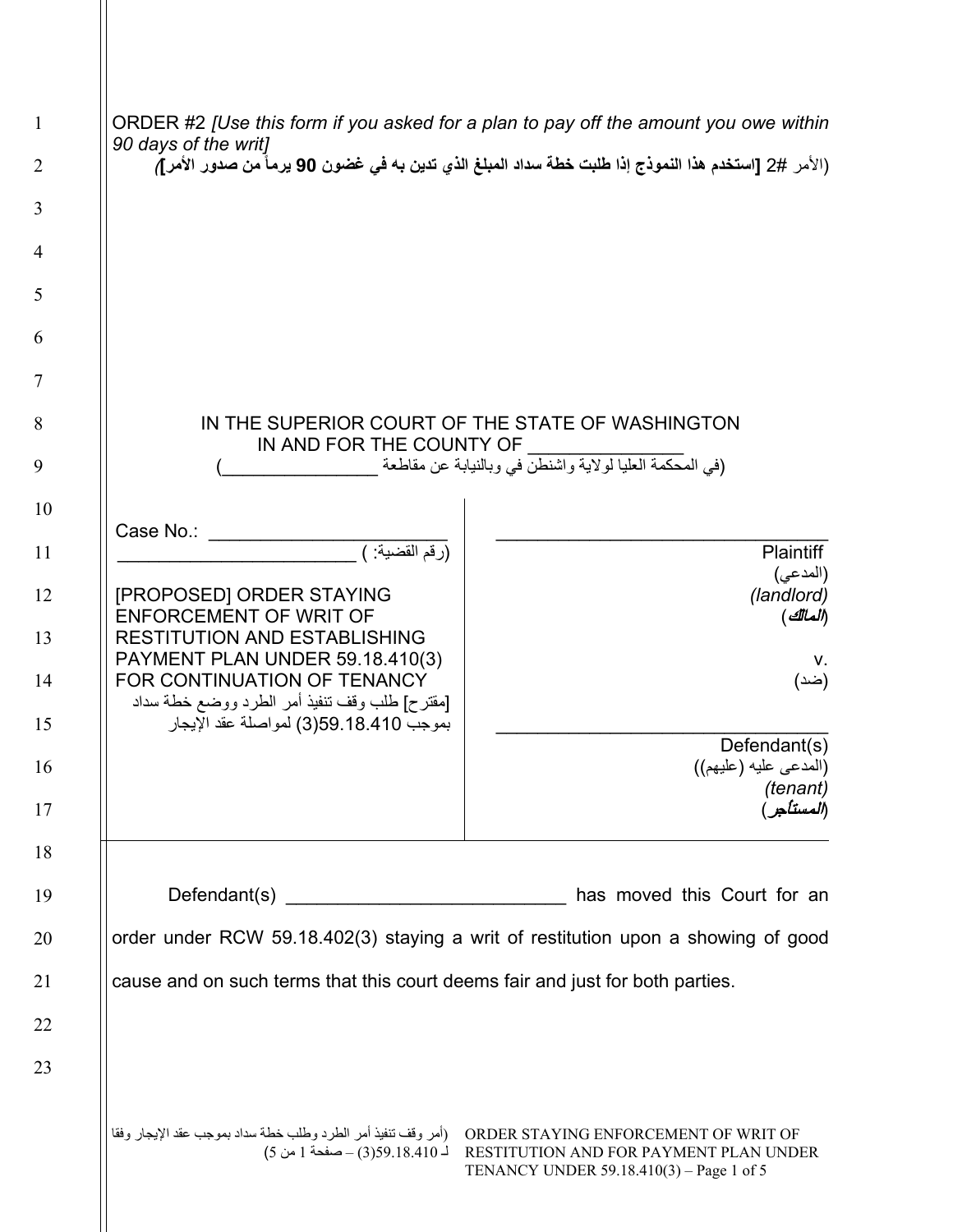| ذهب إلى هذه المحكمة للحصول على أمر    | (المدعى عليه (عليهم)                                                                              |
|---------------------------------------|---------------------------------------------------------------------------------------------------|
|                                       | بموجب RCW 59.18.402(3) لوقف أمر الطرد عند إظهار سبب وجيه ووفق تلك الشروط التي تعتبرها هذه المحكمة |
|                                       | عادلة و منصفة لكلا الطر فين )                                                                     |
| Additionally, Defendant(s)   has/have | ∣ has/have not moved this court to Stay                                                           |

enforcement of the writ of restitution as necessary (under RCW 59.18.410(3)(c)(iv)) to afford them an equal opportunity to comply with the terms of the payment plan by relying on an emergency rental assistance program.

(بالإضافة إلى ذلله،] ذهل لم يذهب المدعى عليه (عليهم) إلى المحكمة لوقف تنفيذ أمر الطرد حسب الضرورة (بموجب (iv)(c)(3(59.18.410 RCW (لمنحنھ فرصة متساویة للامتثال لشروط خطة السداد بالاعتماد على برنامج المساعدة في الإیجار في حالات الطوارئ.)

Defendant(s)  $\Box$  has/have  $\Box$  has/have not proven they are relying on an emergency rental assistance program provided by this government or nonprofit entity: (أثبت لم یثبت المدعى علیھ (علیھم) اعتماده على برنامج المساعدة في الإیجار في حالات الطوارئ الذي

توفره ھذه الجھة الحكومیة أو الجھة غیر الربحیة: )

After making the findings above and after consideration of the evidence of the factors stated in RCW 59.18.410(3)(a), the Court finds that the tenant has shown good cause to stay the writ upon the fair and just terms below.

\_\_\_\_\_\_\_\_\_\_\_\_\_\_\_\_\_\_\_\_\_\_\_\_\_\_\_\_\_\_\_\_\_\_\_\_\_\_\_\_\_\_\_\_\_\_\_\_\_\_\_\_\_\_\_\_\_\_\_\_\_\_

(بعد استخلاص النتائج أعلاه وبعد النظر في أدلة العوامل المذكورة في (a)(3(59.18.410 RCW، وجدت

المحكمة أن المستأجر قد قدم سبباً جيداً لوقف الأمر وفقاً للشروط العادلة والمنصفة أدناه )

It is now therefore ORDERED that:

(لذلك أصدر أمر الآن بأن:)

(أمر وقف تنفیذ أمر الطرد وطلب خطة سداد بموجب عقد الإیجار وفقا لـ 59.18.410(3) – صفحة 2 من 5)

ORDER STAYING ENFORCEMENT OF WRIT OF RESTITUTION AND FOR PAYMENT PLAN UNDER TENANCY UNDER 59.18.410(3) – Page 2 of 5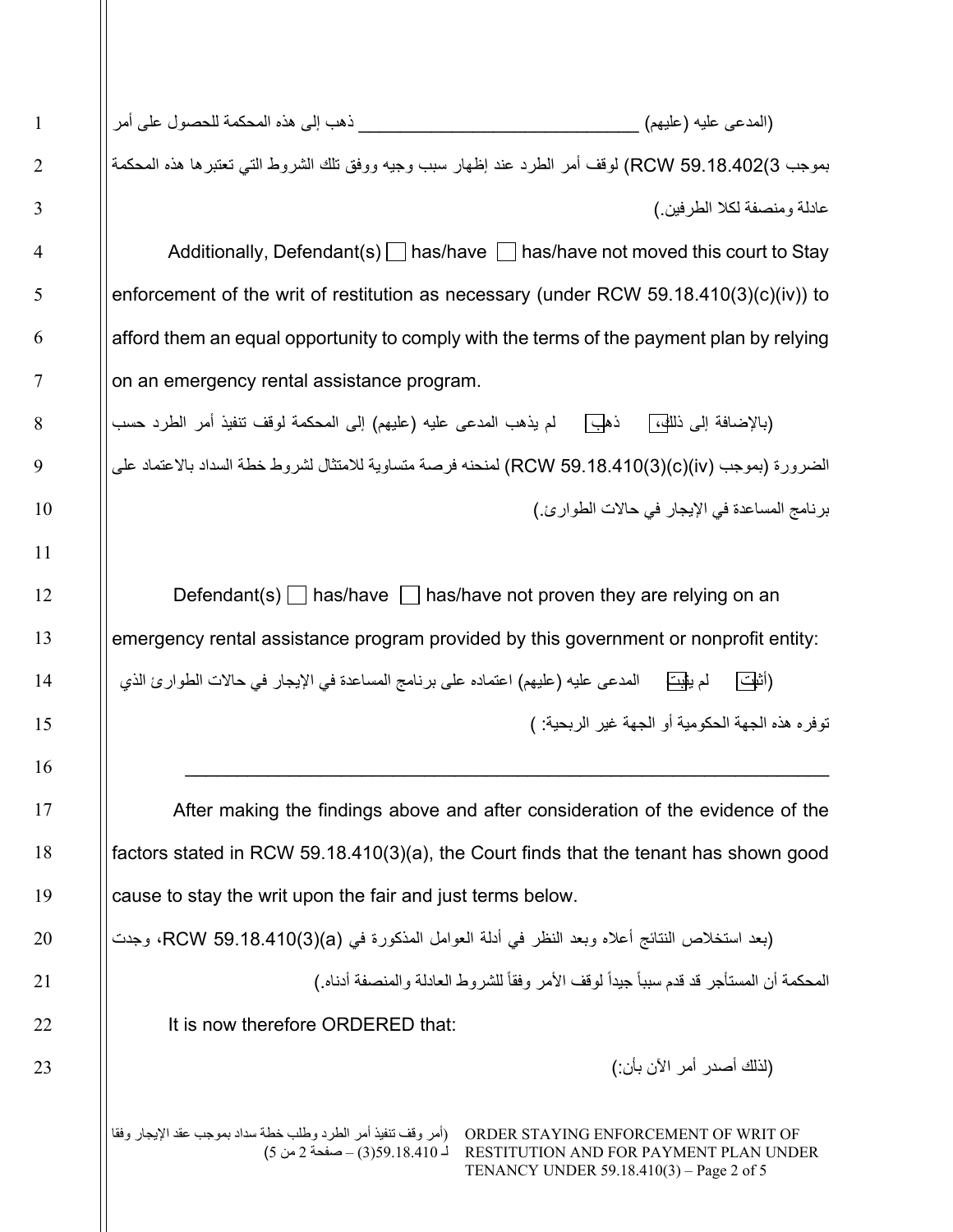| $\mathbf{1}$   | Defendant(s) shall pay a total amount of <b>with the contract of the contract of the contract of the contract of the contract of the contract of the contract of the contract of the contract of the contract of the contract of</b> |            |
|----------------|--------------------------------------------------------------------------------------------------------------------------------------------------------------------------------------------------------------------------------------|------------|
| $\overline{2}$ | Consisting of                                                                                                                                                                                                                        |            |
| 3              |                                                                                                                                                                                                                                      |            |
| $\overline{4}$ | Rent due _____________________                                                                                                                                                                                                       |            |
| 5              | (الإيجار المستحق)                                                                                                                                                                                                                    |            |
| 6              | Court costs______________________                                                                                                                                                                                                    |            |
| $\overline{7}$ |                                                                                                                                                                                                                                      |            |
| 8              | ] Late fee _____________________                                                                                                                                                                                                     |            |
| 9              |                                                                                                                                                                                                                                      |            |
| 10             | Attorneys' fee                                                                                                                                                                                                                       |            |
| <sup>11</sup>  | (أتعاب المحاماة)                                                                                                                                                                                                                     |            |
| 12             | Payment due under a deposit installment plan                                                                                                                                                                                         |            |
| 13             | (الدفعة المستحقة بموجب خطة تقسيط مبلغ التأمين) __________________________________                                                                                                                                                    |            |
| 14             |                                                                                                                                                                                                                                      |            |
| 15             |                                                                                                                                                                                                                                      |            |
| 16             | Defendant(s) shall pay the total within 90 days of this order, by                                                                                                                                                                    |            |
| 17             |                                                                                                                                                                                                                                      |            |
| 18             | (يجب على المدعى عليه (عليهم) دفع المبلغ الإجمالي في غضون 90 يوماً من صدور هذا الأمر، بحلول                                                                                                                                           |            |
| 19             |                                                                                                                                                                                                                                      | (التاريخ)) |
| 20             |                                                                                                                                                                                                                                      |            |
| 21             |                                                                                                                                                                                                                                      |            |
| 22             | [if this order is entered before the 15 <sup>th</sup> of the month, the first payment must be for one                                                                                                                                |            |
| 23             | month's rent, and must be paid within five court days of the entry of this order. RCW                                                                                                                                                |            |
|                | RESTITUTION AND FOR PAYMENT PLAN UNDER<br>TENANCY UNDER 59.18.410(3) – Page 3 of 5                                                                                                                                                   |            |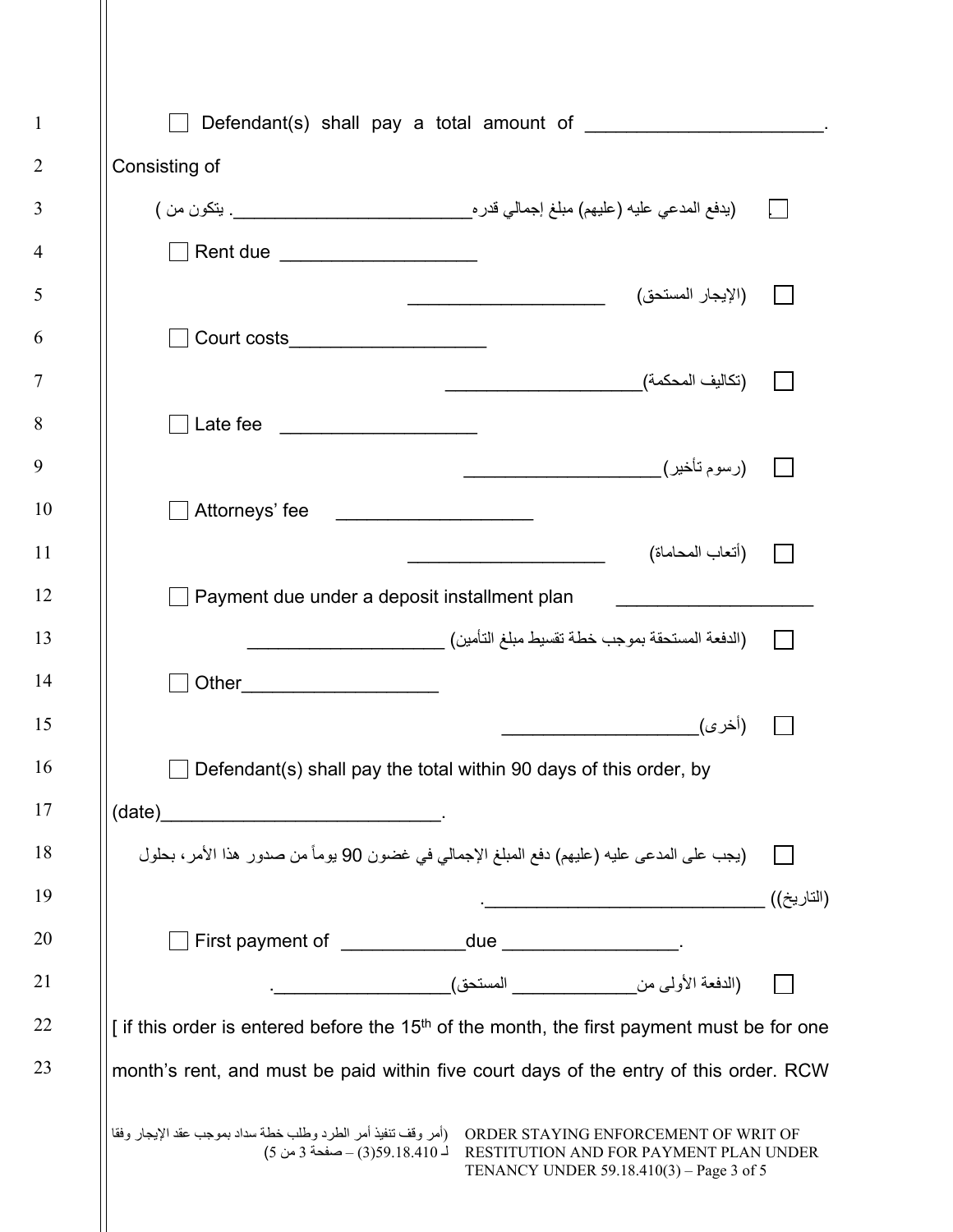59.18.410(3). If after the 15<sup>th</sup> of the month, then the following month's rental payment may be included in the total amount.]

1

2

3

4

5

6

7

8

9

10

11

12

13

14

15

16

17

18

19

20

21

22

23

([إذا تم إیداع ھذا الأمر قبل الیوم 15 من الشھر، یجب أن تكون الدفعة الأولى مقابل إیجار شھر واحد، ویجب أن تدفع في غضون خمسة أیام محكمة من إیداع ھذا الأمر. .(3)59.18.410 RCWإذا كان بعد الـ 15 من الشھر، فمن ثم یجوز إدراج دفعة إیجار الشھر التالي إلى المبلغ الإجمالي])

| Additional payments/requirements:                                                                      |                                                                                                                     |                                                                                                                            |  |
|--------------------------------------------------------------------------------------------------------|---------------------------------------------------------------------------------------------------------------------|----------------------------------------------------------------------------------------------------------------------------|--|
|                                                                                                        |                                                                                                                     | (مدفو عات/منطلبات إضـافية·)                                                                                                |  |
|                                                                                                        |                                                                                                                     |                                                                                                                            |  |
|                                                                                                        | <u> 1990 - 1990 - 1990 - 1990 - 1990 - 1990 - 1990 - 1990 - 1990 - 1990 - 1990 - 1990 - 1990 - 1990 - 1990 - 19</u> |                                                                                                                            |  |
|                                                                                                        |                                                                                                                     |                                                                                                                            |  |
|                                                                                                        |                                                                                                                     |                                                                                                                            |  |
| 2. Defendant(s) _____________________________are hereby reinstated to the tenancy at                   |                                                                                                                     |                                                                                                                            |  |
|                                                                                                        |                                                                                                                     |                                                                                                                            |  |
|                                                                                                        | 2. (يعيد المدعى عليه (عليهم) _________________________ تفعيل الإيجار في العنوان:)                                   |                                                                                                                            |  |
|                                                                                                        |                                                                                                                     |                                                                                                                            |  |
|                                                                                                        |                                                                                                                     |                                                                                                                            |  |
|                                                                                                        |                                                                                                                     |                                                                                                                            |  |
|                                                                                                        |                                                                                                                     |                                                                                                                            |  |
| (أمر وقف تنفيذ أمر الطرد وطلب خطة سداد بموجب عقد الإيجار وفقا<br>$(5 \omega 4)$ 18.410 (3) – صفحة 4 من |                                                                                                                     | ORDER STAYING ENFORCEMENT OF WRIT OF<br>RESTITUTION AND FOR PAYMENT PLAN UNDER<br>TENANCY UNDER 59.18.410(3) – Page 4 of 5 |  |
|                                                                                                        |                                                                                                                     |                                                                                                                            |  |
|                                                                                                        |                                                                                                                     |                                                                                                                            |  |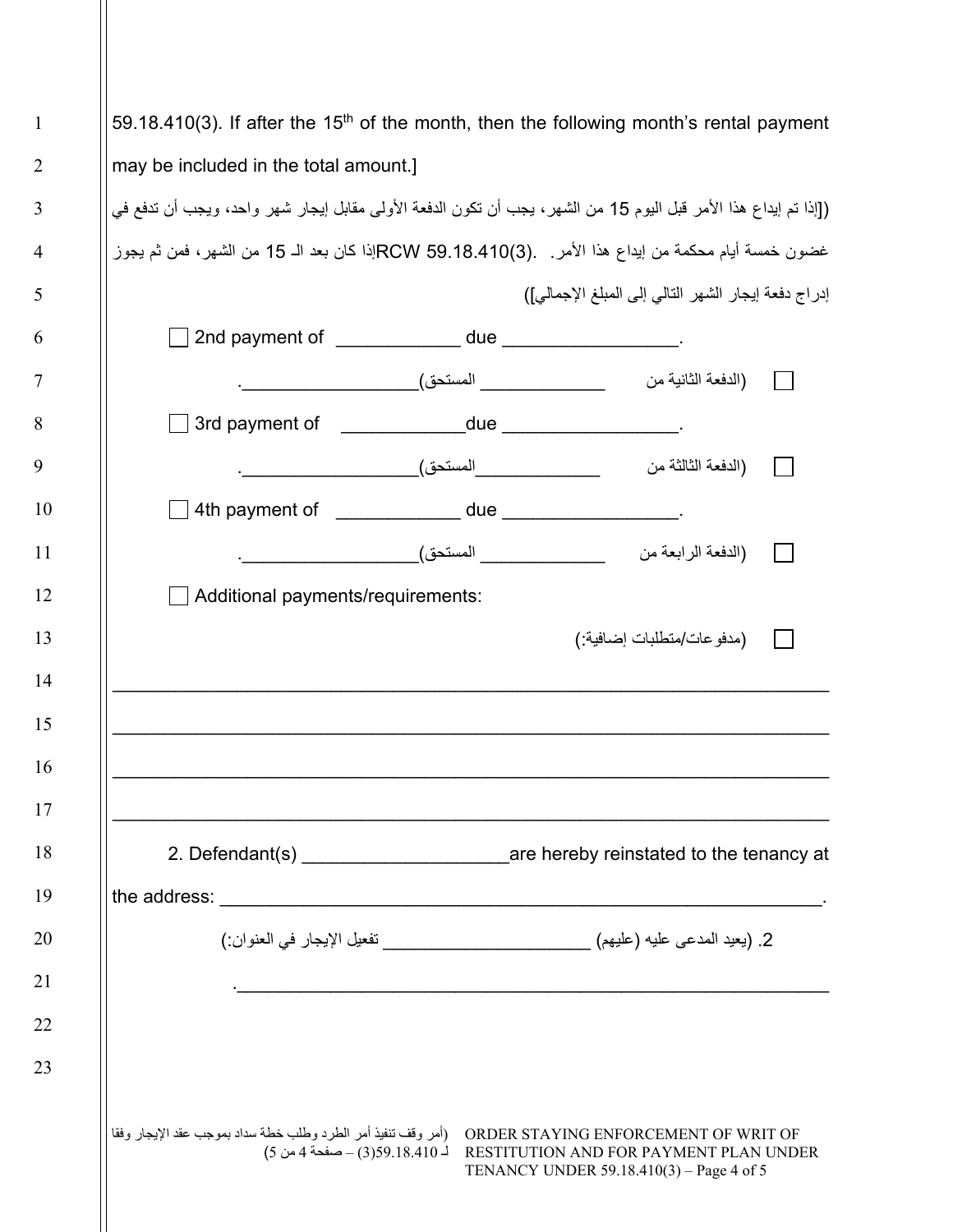|                                                                                                           | 3. Any Writ of Restitution previously ordered in this action is hereby stayed. Either                                      |
|-----------------------------------------------------------------------------------------------------------|----------------------------------------------------------------------------------------------------------------------------|
|                                                                                                           | Plaintiff(s) or Defendant(s) may deliver an uncertified copy of this Order to the Sheriff                                  |
| for purposes of stopping the enforcement of any Writ of Restitution.                                      |                                                                                                                            |
| 3. (وعليه، يتم وقف أي أمر نتفيذ طرد صدر سابقاً في هذا الإجراء. يجوز للمدعي (المدعين) أو المدعى عليه       |                                                                                                                            |
|                                                                                                           | (عليهم) تسليم نسخة غير مصدقة من هذا الأمر إلى رئيس الشرطة لأغراض وقف تنفيذ أي أمر طرد )                                    |
|                                                                                                           |                                                                                                                            |
| DATED:                                                                                                    |                                                                                                                            |
|                                                                                                           | JUDGE/COURT COMMISSIONER<br>(التاريخ:)                                                                                     |
| (القاضي / مفوض محكمة)                                                                                     |                                                                                                                            |
| PRESENTED BY:<br>(اعتماد:)                                                                                | <b>APPROVED BY:</b><br>(الحضور :)                                                                                          |
|                                                                                                           |                                                                                                                            |
| (المدعى عليه (عليهم))                                                                                     | Defendant(s)                                                                                                               |
|                                                                                                           |                                                                                                                            |
|                                                                                                           |                                                                                                                            |
|                                                                                                           |                                                                                                                            |
|                                                                                                           |                                                                                                                            |
|                                                                                                           |                                                                                                                            |
|                                                                                                           |                                                                                                                            |
|                                                                                                           |                                                                                                                            |
|                                                                                                           |                                                                                                                            |
|                                                                                                           |                                                                                                                            |
|                                                                                                           |                                                                                                                            |
|                                                                                                           |                                                                                                                            |
|                                                                                                           |                                                                                                                            |
|                                                                                                           |                                                                                                                            |
| (أمر وقف تنفيذ أمر الطرد وطلب خطة سداد بموجب عقد الإيجار وفقا<br>$(5 \omega 5 - 3)$ 59.18.410 – صفحة 5 من | ORDER STAYING ENFORCEMENT OF WRIT OF<br>RESTITUTION AND FOR PAYMENT PLAN UNDER<br>TENANCY UNDER 59.18.410(3) – Page 5 of 5 |
|                                                                                                           |                                                                                                                            |

Ш

3

4

6

7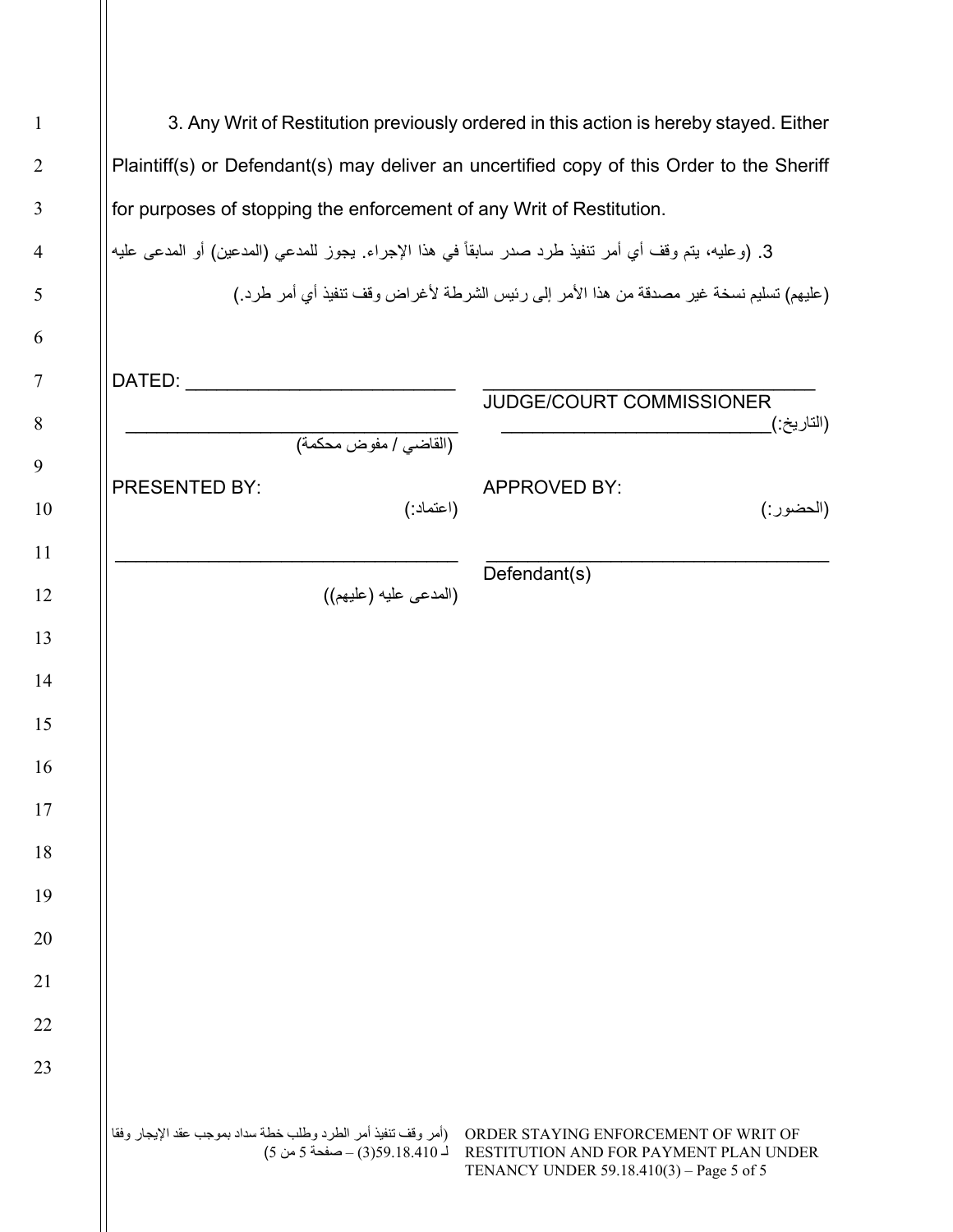| $\mathbf{1}$   |                                                                                         | ORDER #3 [Use this form if you are asking the court to find you eligible for assistance                          |  |  |
|----------------|-----------------------------------------------------------------------------------------|------------------------------------------------------------------------------------------------------------------|--|--|
| $\overline{2}$ | to pay off your judgment and reinstate your tenancy.]                                   | (الأمر #3[استخدم هذا النموذج إذا كنت تطلب من المحكمة أن تكتشف أنك مؤهلاً للحصول على المساعدة لتسديد المبلغ       |  |  |
| 3              |                                                                                         | الصادر حكم به وإعادة تفعيل الإيجار الخاص بك.])                                                                   |  |  |
| $\overline{4}$ |                                                                                         |                                                                                                                  |  |  |
| 5              |                                                                                         |                                                                                                                  |  |  |
| 6              |                                                                                         |                                                                                                                  |  |  |
| 7              |                                                                                         |                                                                                                                  |  |  |
| 8              |                                                                                         |                                                                                                                  |  |  |
| 9              |                                                                                         | IN THE SUPERIOR COURT OF THE STATE OF WASHINGTON                                                                 |  |  |
| 10             | IN AND FOR THE COUNTY OF<br>(في المحكمة العليا لولاية واشنطن في وبالنيابة عن مقاطعة     |                                                                                                                  |  |  |
| 11             | Case No.:                                                                               |                                                                                                                  |  |  |
| 12             | (رقم القضية: )                                                                          | <b>Plaintiff</b><br>(المدعى)                                                                                     |  |  |
| 13             | [PROPOSED] ORDER STAYING<br><b>ENFORCEMENT OF WRIT OF</b>                               | (landlord)<br>(المالك)                                                                                           |  |  |
| 14             | <b>RESTITUTION AND ESTABLISHING</b><br><b>ELIGIBILITY FOR TENANCY</b>                   | V.                                                                                                               |  |  |
| 15             | PRESERVATION PROGRAM UNDER<br>59.18.410(3)                                              | (ضد)                                                                                                             |  |  |
| 16             | [مقترح] طلب وقف تنفيذ أمر الطرد وإنشاء أهلية لبرنامج<br>حفظ الإيجار بموجب 359.18.41(3)) | Defendant(s)                                                                                                     |  |  |
| 17             |                                                                                         | (المدعى عليه (عليهم))                                                                                            |  |  |
| 18             |                                                                                         | (tenant)<br>(المستأجر)                                                                                           |  |  |
| 19             |                                                                                         |                                                                                                                  |  |  |
| 20             |                                                                                         | has moved this Court for an order                                                                                |  |  |
| 21             | under RCW 59.18.402(3) staying a writ of restitution upon a showing of good cause       |                                                                                                                  |  |  |
| 22             | and on such terms that this court deems fair and just for both parties.                 |                                                                                                                  |  |  |
| 23             |                                                                                         |                                                                                                                  |  |  |
|                | (18.410–صفحة 1 من 5)                                                                    | RESTITUTION AND ESTABLISHING ELIGIBILITY<br>FOR TENANCY PRESERVATION PROGRAM<br>UNDER 59.18.410(3) – Page 1 of 5 |  |  |

3

4

6

7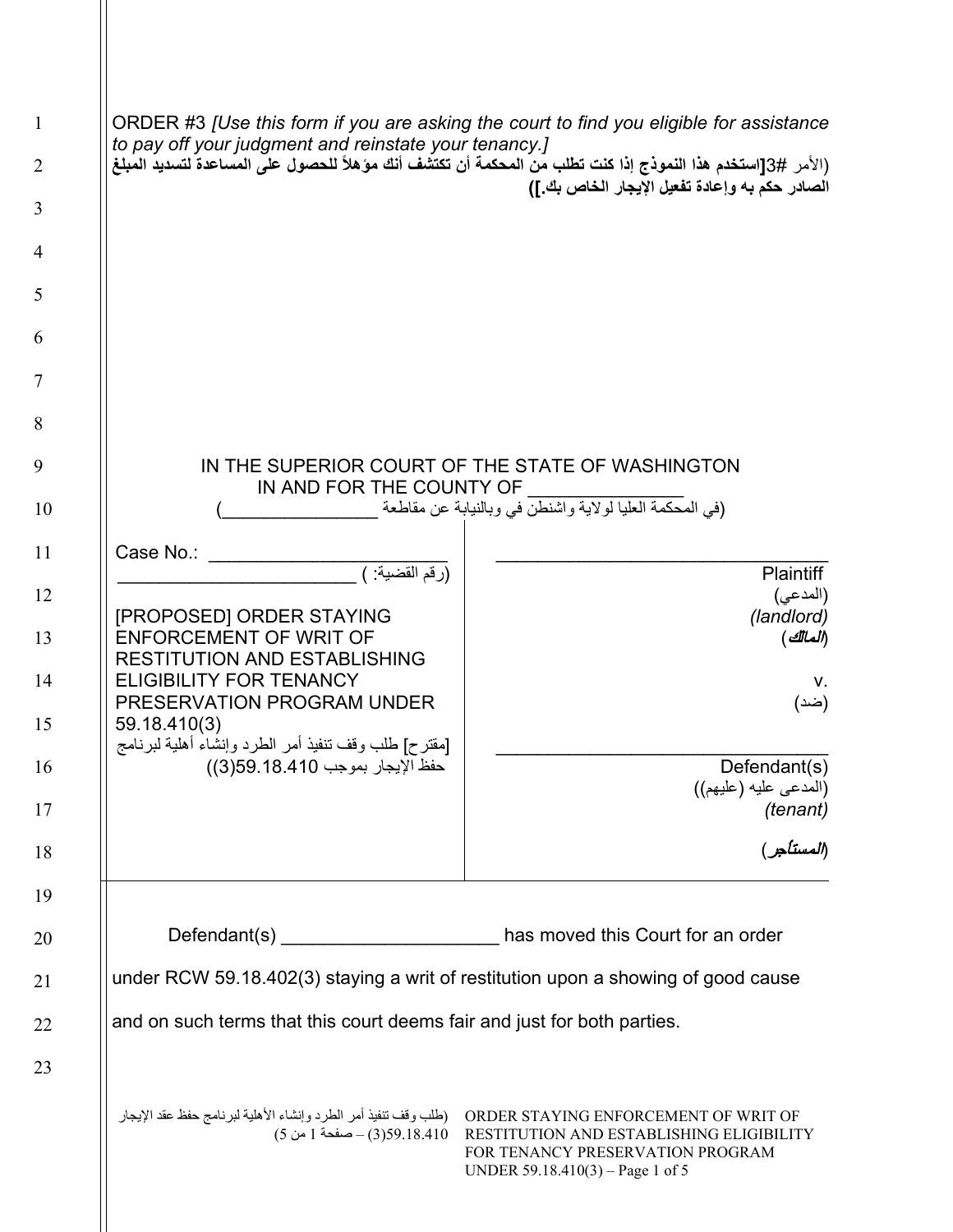(المدعى علیھ (علیھم) \_\_\_\_\_\_\_\_\_\_\_\_\_\_\_\_\_\_\_\_\_ إلى ھذه المحكمة للحصول على أمر بموجب (3)59.18.402 RCW لوقف أمر الطرد عند إظھار سبب وجیھ ووفق تلك الشروط التي تعتبرھا ھذه المحكمة عادلة ومنصفة لكلا الطرفین.)

Additionally, Defendant(s)  $\Box$  has/have  $\Box$  has/have not moved this court to Stay enforcement of the writ of restitution as necessary (under RCW 59.18.410(3)(c)(iv)) to afford them an equal opportunity to comply with the terms of the payment plan by relying on an emergency rental assistance program. (بالإضافة إلى ذلك، ذهب لم یذهب المدعى علیه (علیهم) إلى المحكمة لوقف تنفیذ أمر الطرد حسب الضرورة

(بموجب (iv)(c)(3(59.18.410 RCW (لمنحنھ فرصة متساویة للامتثال لشروط خطة السداد بالاعتماد على برنامج المساعدة في الإیجار في حالات الطوارئ.)

Defendant(s)  $\Box$  has/have  $\Box$  has/have not proven they are relying on an emergency rental assistance program provided by this government or nonprofit entity:

(أثبت لم یثبت المدعى علیھ (علیھم) اعتماده على برنامج المساعدة في الإیجار في حالات الطوارئ الذي توفره ھذه الجھة الحكومیة أو الجھة غیر الربحیة:)

\_\_\_\_\_\_\_\_\_\_\_\_\_\_\_\_\_\_\_\_\_\_\_\_\_\_\_\_\_\_\_\_\_\_\_\_\_\_\_\_\_\_\_\_\_\_\_\_\_\_\_\_\_\_\_\_\_\_\_\_\_\_

\_\_\_\_\_\_\_\_\_\_\_\_\_\_\_\_\_\_\_\_\_\_\_\_\_\_\_\_\_\_\_\_\_\_\_\_\_\_\_\_\_\_\_\_\_\_\_\_\_\_\_\_\_\_\_\_\_\_\_\_\_\_

Finally, Defendant(s) have moved this court to find that they are low-income, limited resourced, or experiencing hardship (under RCW 59.18.410(3)(e)(i)) and are eligible for disbursement through the Landlord Mitigation Program established under RCW 43.31.605(1)(c) to satisfy the judgment owed to Plaintiff and reinstate the tenancy.

ORDER STAYING ENFORCEMENT OF WRIT OF (طلب وقف تنفیذ أمر الطرد وإنشاء الأھلیة لبرنامج حفظ عقد الإیجار RESTITUTION AND ESTABLISHING ELIGIBILITY 59.18.410(3) – صفحة 2 من 5) FOR TENANCY PRESERVATION PROGRAM UNDER 59.18.410(3) – Page 2 of 5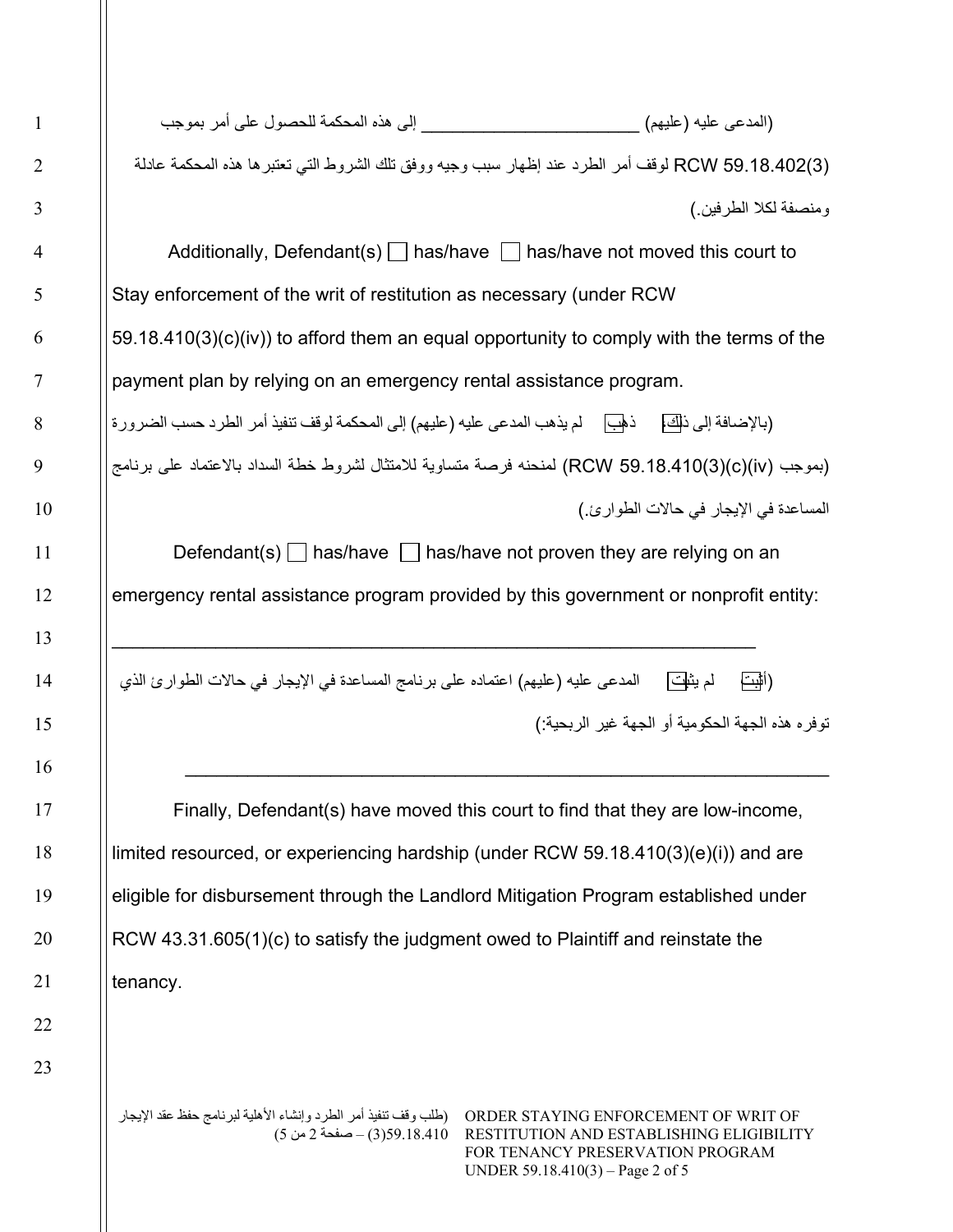| (في النهاية، ذهب المدعى عليها (عليهم) إلى المحكمة لإثبات أنه من ذوي الدخل المنخفض، أو محدودي الموارد،<br>$is/are$ is not/are not eligible for disbursement through the Landlord Mitigation<br>Program established under RCW 43.31.605(1)(c).<br>IT IS HEREBY ORDERED that:<br>1. Enforcement of the Plaintiff's Judgment entered on |  | أو يعاني من صعوبة (بموجب (RCW 59.18.410(3)(e)(i) وأنه مؤهل للصرف من خلال برنامج التخفيف على<br>المالك بموجب (RCW 43.31.605(1)(c لتنفيذ الحكم الصادر في حق المدعي وإعادة تفعيل الإيجار )<br>The Court finds that the Defendant(s) $\bigsqcup$ is/are $\bigsqcup$ is not/are not low-income,<br>limited resourced, or experiencing hardship (under RCW 59.18.410(3)(e)(i)) and $\Box$<br>الموارد أو يعاني من مشقة (بموجب (RCW 59.18.410(3)(e)(i) ، أنه مؤهلاً [   ضير مؤهلاً للصرف<br>من خلال برنامج التخفيف على المالك الذي تم إنشاؤه بموجب (RCW 43.31.605(1).) |                                                                                                                                                                                                                                                                                                                                                                                                                                                                                                                 |
|-------------------------------------------------------------------------------------------------------------------------------------------------------------------------------------------------------------------------------------------------------------------------------------------------------------------------------------|--|----------------------------------------------------------------------------------------------------------------------------------------------------------------------------------------------------------------------------------------------------------------------------------------------------------------------------------------------------------------------------------------------------------------------------------------------------------------------------------------------------------------------------------------------------------------|-----------------------------------------------------------------------------------------------------------------------------------------------------------------------------------------------------------------------------------------------------------------------------------------------------------------------------------------------------------------------------------------------------------------------------------------------------------------------------------------------------------------|
|                                                                                                                                                                                                                                                                                                                                     |  |                                                                                                                                                                                                                                                                                                                                                                                                                                                                                                                                                                |                                                                                                                                                                                                                                                                                                                                                                                                                                                                                                                 |
|                                                                                                                                                                                                                                                                                                                                     |  |                                                                                                                                                                                                                                                                                                                                                                                                                                                                                                                                                                |                                                                                                                                                                                                                                                                                                                                                                                                                                                                                                                 |
|                                                                                                                                                                                                                                                                                                                                     |  |                                                                                                                                                                                                                                                                                                                                                                                                                                                                                                                                                                |                                                                                                                                                                                                                                                                                                                                                                                                                                                                                                                 |
|                                                                                                                                                                                                                                                                                                                                     |  |                                                                                                                                                                                                                                                                                                                                                                                                                                                                                                                                                                |                                                                                                                                                                                                                                                                                                                                                                                                                                                                                                                 |
|                                                                                                                                                                                                                                                                                                                                     |  |                                                                                                                                                                                                                                                                                                                                                                                                                                                                                                                                                                |                                                                                                                                                                                                                                                                                                                                                                                                                                                                                                                 |
|                                                                                                                                                                                                                                                                                                                                     |  |                                                                                                                                                                                                                                                                                                                                                                                                                                                                                                                                                                |                                                                                                                                                                                                                                                                                                                                                                                                                                                                                                                 |
|                                                                                                                                                                                                                                                                                                                                     |  |                                                                                                                                                                                                                                                                                                                                                                                                                                                                                                                                                                |                                                                                                                                                                                                                                                                                                                                                                                                                                                                                                                 |
|                                                                                                                                                                                                                                                                                                                                     |  |                                                                                                                                                                                                                                                                                                                                                                                                                                                                                                                                                                |                                                                                                                                                                                                                                                                                                                                                                                                                                                                                                                 |
|                                                                                                                                                                                                                                                                                                                                     |  |                                                                                                                                                                                                                                                                                                                                                                                                                                                                                                                                                                |                                                                                                                                                                                                                                                                                                                                                                                                                                                                                                                 |
|                                                                                                                                                                                                                                                                                                                                     |  |                                                                                                                                                                                                                                                                                                                                                                                                                                                                                                                                                                |                                                                                                                                                                                                                                                                                                                                                                                                                                                                                                                 |
|                                                                                                                                                                                                                                                                                                                                     |  |                                                                                                                                                                                                                                                                                                                                                                                                                                                                                                                                                                |                                                                                                                                                                                                                                                                                                                                                                                                                                                                                                                 |
|                                                                                                                                                                                                                                                                                                                                     |  | (لذا أصدر أمراً بما يلي:)                                                                                                                                                                                                                                                                                                                                                                                                                                                                                                                                      |                                                                                                                                                                                                                                                                                                                                                                                                                                                                                                                 |
|                                                                                                                                                                                                                                                                                                                                     |  | stayed pending satisfaction of the Judgment by the Department of Commerce's                                                                                                                                                                                                                                                                                                                                                                                                                                                                                    |                                                                                                                                                                                                                                                                                                                                                                                                                                                                                                                 |
|                                                                                                                                                                                                                                                                                                                                     |  |                                                                                                                                                                                                                                                                                                                                                                                                                                                                                                                                                                |                                                                                                                                                                                                                                                                                                                                                                                                                                                                                                                 |
|                                                                                                                                                                                                                                                                                                                                     |  |                                                                                                                                                                                                                                                                                                                                                                                                                                                                                                                                                                |                                                                                                                                                                                                                                                                                                                                                                                                                                                                                                                 |
|                                                                                                                                                                                                                                                                                                                                     |  |                                                                                                                                                                                                                                                                                                                                                                                                                                                                                                                                                                |                                                                                                                                                                                                                                                                                                                                                                                                                                                                                                                 |
|                                                                                                                                                                                                                                                                                                                                     |  |                                                                                                                                                                                                                                                                                                                                                                                                                                                                                                                                                                |                                                                                                                                                                                                                                                                                                                                                                                                                                                                                                                 |
|                                                                                                                                                                                                                                                                                                                                     |  | copy of this Order to the Sheriff to stay any eviction;                                                                                                                                                                                                                                                                                                                                                                                                                                                                                                        | 1    (يظل نتفيذ حكم الصـادر  في حق المدعي الذي تم إيداعه في _____________________<br>الحكم من قبل TPP بوزارة التجارة ((Department of Commerce؛)<br>2. The Order for Writ of Restitution issued on ___________________ in favor of the<br>Plaintiff is hereby STAYED; Plaintiff or Defendant may present an uncertified<br>2.   (يوقف بموجب هذا أمر الطرد الصادر في ________________________________ لصالح المدعي؛ يجوز للمدعي أو<br>المدعى عليه تقديم نسخة غير مصدقة من هذا الأمر إلى رئيس الشرطة لوقف أي طرد؛) |

2

3

4

5

6

7

8

9

10

11

12

13

14

15

16

17

18

19

20

21

22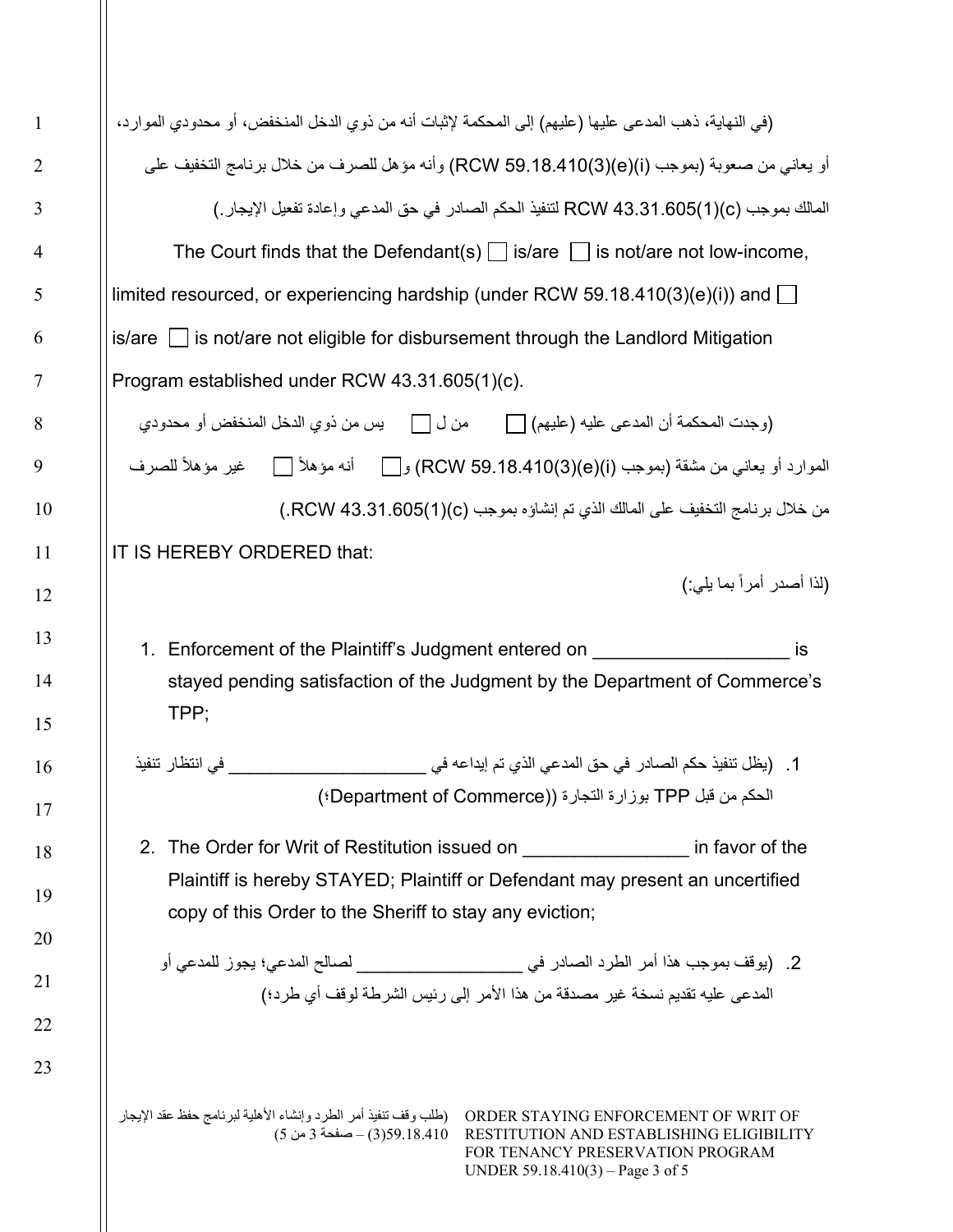3. The Clerk of the Court is hereby directed without further order of this court to remit any future payments made by the Defendant(s) in order to reimburse the Department of Commerce pursuant to RCW 43.31.605(1)(c)(iii);

.3 (یتم توجیھ كاتب المحكمة بموجب ھذا دون أمر آخر من ھذه المحكمة لتحویل أي مدفوعات مستقبلیة یقوم بھا المدعى علیھ (علیھم) من أجل تعویض وزارة التجارة بموجب (iii)(c)(1(43.31.605 RCW؛)

4. If the Department of Commerce fails to pay the Plaintiff its full Judgment amount within thirty days of the date the TPP application is submitted to the Department of Commerce, or the tenant fails to pay ongoing rental obligations as they come due, then the Plaintiff may renew an application for Writ of Restitution pursuant to RCW 59.18.410 (3)(e)(iii) and for other rent owed by the Defendant since the time of entry of the prior Judgment, and for an order extending the Writ up to an additional twenty days from the date of obtaining such an order.

4. (في حال عدم دفع وزارة التجارة إلى المدعي كامل المبلغ الصـادر بـه حكم في غضون ثلاثين يوماً من تاریخ تقدیم طلب TPP إلى وزارة التجارة، أو عدم دفع المستأجر التزامات الإیجار المستمرة عند استحقاقھا، فمن ثم یجوز للمدعي تجدید طلب أمر الطرد بموجب (iii)(e)(3 (59.18.410 RCW والإیجارات الأخرى المستحقة على المدعى علیھ منذ وقت صدور الحكم المسبق، والأمر بتمدید الأمر حتى عشرين يوماً إضافية من تاريخ الحصول على هذا الأمر )

 $5.$   $\Box$  If requested, and this box is checked, additional rent or payment due under a deposit installment plan that comes due after entry of the judgment and before entry of this order may be added to the judgment submitted to Commerce. The following amount of additional rent due or payment owed under a deposit installation plan is \$ for the following months:

.5 (إذا تم طلب ذلك، وتم تحدید ھذا المربع، یجوز إضافة الإیجار الإضافي أو المدفوعات الإضافیة المستحقة بموجب خطة تقسیط مبلغ التأمین التي تستحق بعد إیداع الحكم وقبل إیداع ھذا الأمر إلى الحكم المقدم إلى وزارة التجارة. مبلغ الإیجار الإضافي التالي المستحق أو المدفوعات المستحقة بموجب خطة تقسیط مبلغ التأمین ھو \_\_\_\_\_\_\_\_\_ دولار أمریكي للأشھر التالیة:

ORDER STAYING ENFORCEMENT OF WRIT OF (طلب وقف تنفیذ أمر الطرد وإنشاء الأھلیة لبرنامج حفظ عقد الإیجار RESTITUTION AND ESTABLISHING ELIGIBILITY 59.18.410(3) – صفحة 4 من 5) FOR TENANCY PRESERVATION PROGRAM UNDER 59.18.410(3) – Page 4 of 5

 $\left(\frac{\cdot}{\cdot}\right)$